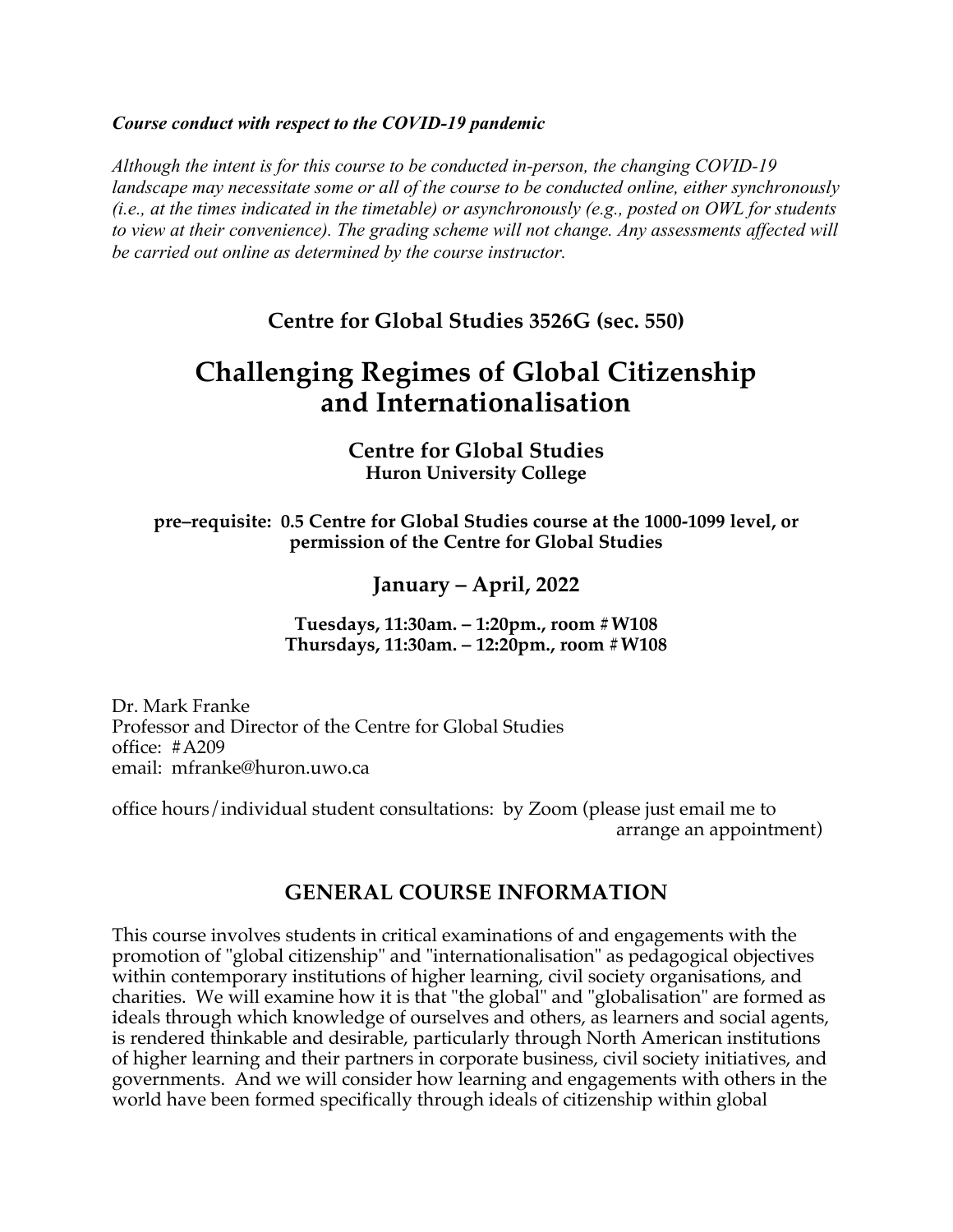frameworks. In these regards, we will acknowledge and study the ways in which contemporary institutions of higher learning, civil society organisations, and charities aim to situate students, volunteers, and activists within frameworks of difference that serve specific orderings and layerings of global civil society aligned and compliant with liberal and increasingly neo–liberal objectives in learning, knowing, and social practices.

From these critical perspectives and engagements, we will consider and attempt to develop challenges to the contemporary conventions in the promotion of "global citizenship" and "internationalisation" in learning and public actions. And we will emphasise the possibility of projects of *de–internationalisation*, through which: we may dis–entangled conditions of difference from programs of commodification and internationalised cultural consumption; we may counter the racialisations and territorial exclusions inherent to programs of global citizenship; we may disrupt the neo–colonial power relations of "internationalisation"; we may learn to halt the violences of translating all difference to universalised forms of knowing and being; and we may overcome the imperial impulse to gain universalised views on and perspectives for the world.

Through the studies and projects students take up in this course, they will have the opportunity to promote critical challenges of their own to global engagements. And they will consider ways in which the imperatives of global citizenship ideals and orders may be transgress through relations of solidarity with other persons and communities who would otherwise be excluded or oppressed by the forms of global civil society idealised in contemporary norms of institutional internationalisation.

# **Learning Objectives**

In gaining critical orientation to contemporary regimes of global citizenship and internationalisation, students in this course will learn how to recognise and understand "the global" or "internationalised" perspectives that are now typically promoted by North American institutions of higher education and their partners in corporate business, charities, civil society movements, and governments as formed through and for the benefit of specific financial and statist interests. In this regard, they will gain knowledge of the liberal and neo–liberal structures and violences at work in contemporary regimes of global citizenship promotion. Following this work, students will develop ways in which global engagement can function more responsibly to others and resist the globalization of intellectual inquiry and civic subject positions. Students will gain skills in de–internationalising tactics in their own knowledge production and intellectual and social interrelations with others, allowing for the greater mobilisation of difference within terms of difference that are not reducible to global norms or structures.

In this course, students will also gain great practice in critical reading. Through this work, students will learn to better develop and articulate insights into a wide range of scholarly materials and studies. And, they will gain significant experience and practice in the building of major research projects, in collaborative critical engagement with their peers.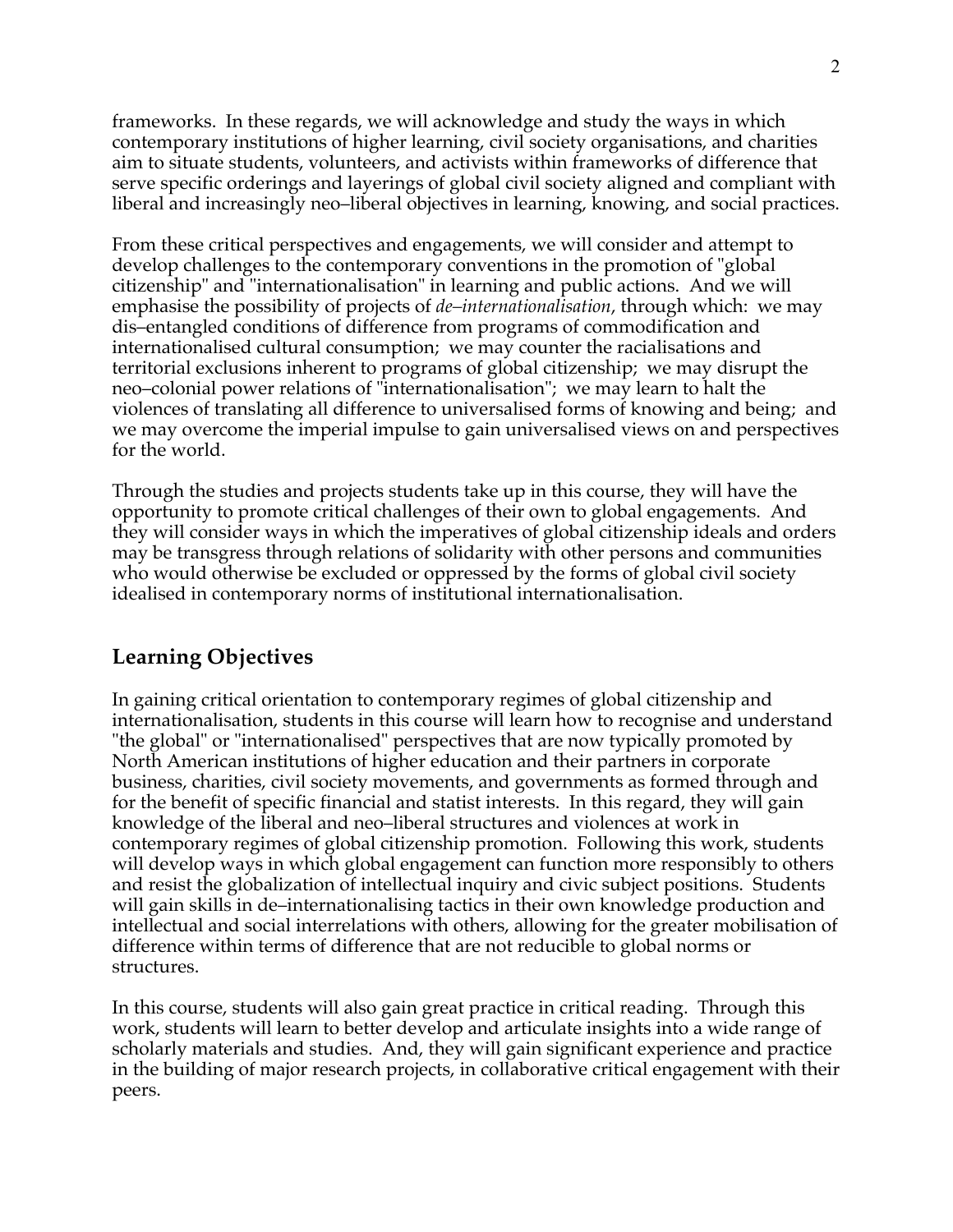# **Methods of Instruction and Class Dynamics**

### **Remote Learning: January 10th – 31st** (and any other weeks, if necessary)

As you are already well aware, we remain within social conditions that are necessarily restrained as a result of our efforts to minimise the spread of the COVID–19 virus, within the context of a global pandemic. Consequently, our community at Huron University College has made the decision to not allow students and faculty members to meet one another in–person, as classes, within our institution's buildings for the period of January 10th – 31st. Rather, we are teaching and engaging in our studies and learning practices in our courses over these weeks remotely. And, unavoidably, our manners of teaching, learning, and interactions with one another over this time are changed quite radically from what usually occurs on campus.

In order to achieve the learning objectives in this course, over these first few weeks of the term, CGS 3526G will be conducted remotely via online media and tools. Students will be engaged in significant independent directed reading and study, supported by rich opportunities for online engagements between professor and student and amongst the students in this class generally. I have organised our studies in this course most substantially around a very strong set of weekly assigned readings. These assigned readings will provide the core substance of the course. It is expected that all students in this course carefully read and study all assigned book chapters, weekly. And all discussions between students and students and myself will be based on prior reading and engagements with these assigned texts.

While we are conducting our course remotely over these weeks, during this time I will be guiding you through your studies in CGS 3526G by means of weekly written directions and lecture notes on how to engage and study assigned readings. As well, we will have the opportunity to meet with one another, as a full class, over Zoom for our weekly class period scheduled for each Tuesday, through these first few weeks, for tutorial seminar discussions over the readings and questions arising in our engagements with them. These Tuesday tutorial discussions will begin at 11:30am. and run as late as 1:20pm. EST, depending on how much we have to discuss and engage with one another. I will also be available to you each week to work with you on your individual questions, concerns, and assignments via email and through individual office hours meetings via Zoom that we can arrange by appointment (just email me to make an appointment) . And, as a class of students, you will have weekly access to each other at any time via the topic-oriented Forum discussion pages available on the OWL site for our course.

Weekly Introduction to Assigned Readings and Lecture Notes: Each week, by Friday afternoon, I will post for everyone in the class a short textual introduction to the journal articles and book chapters you are to read and study for the week to come and longer written lecture notes on these chapters. I will submit this as a text within the Week's folder in the **Resources** tool of our OWL course site. In these writings, I will certainly give you an understanding of how to interpret and contextualise these materials, and I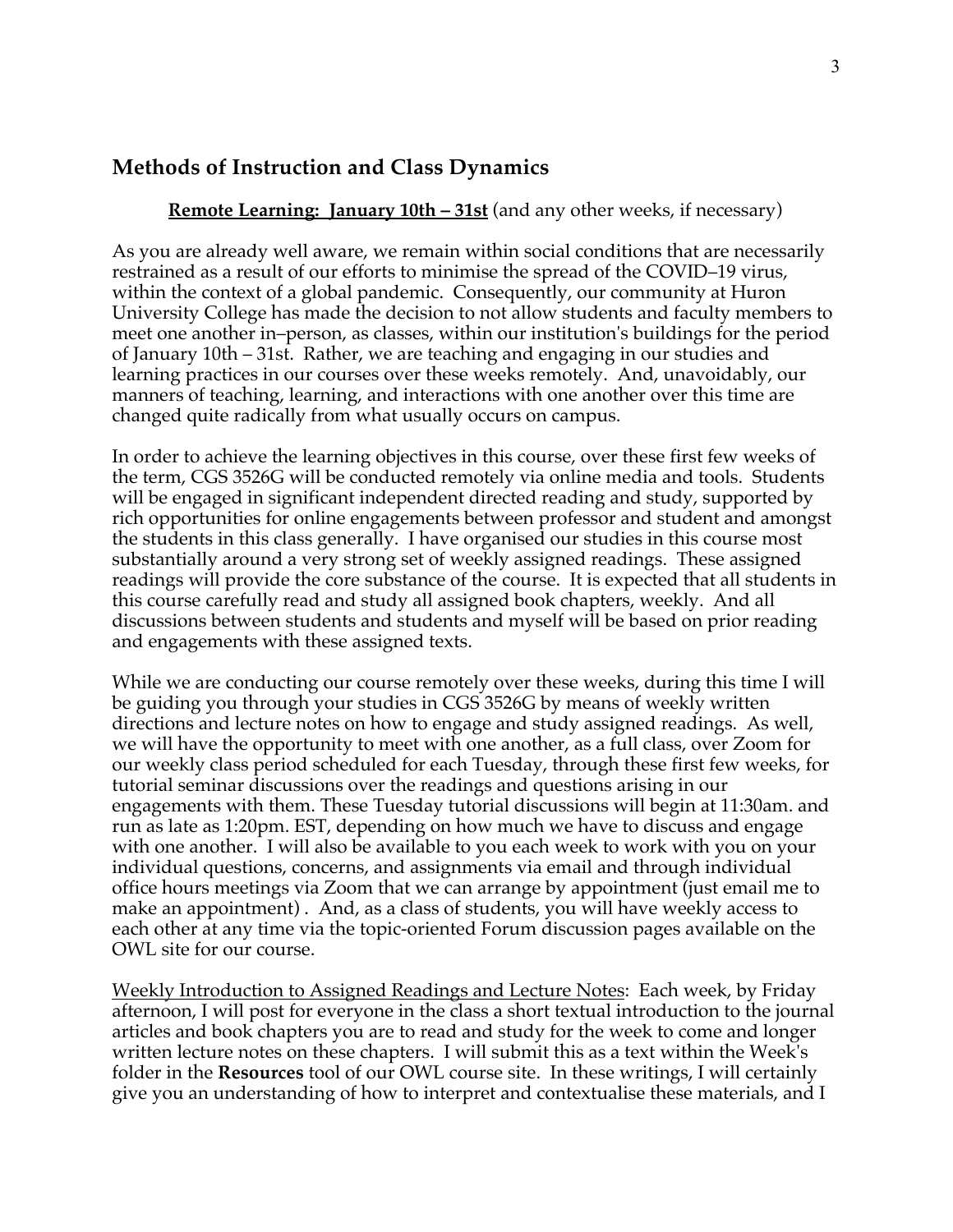will present you with questions and problems on which I would like you to focus in your study of these materials. Where I feel it is necessary, I will expand my written notes into a longer set of lecture notes, to help you work through the details and arguments of the assigned readings.

Tuesday tutorial discussions via Zoom: During the contact hours scheduled for CGS 3526G on Tuesdays, 11:30am. – 1:20pm. EST., I have scheduled our entire class for Zoom tutorial discussions. You will be able to link to these Zoom discussions via the **Zoom** tool in the OWL site for our course. During these Zoom discussions, we will have the opportunity to discuss with one another issues and questions that arise regarding our studies of required readings each week. I will certainly come to these meetings with my own questions and points that I wish to engage with you. And it will very often be the case that I will spend a good amount of this time lecturing to you or overtly leading discussions on the assigned readings, to ensure that you have a good understanding of what we are studying. However, this is also a very important time when every student in the class should feel comfortable in bringing their questions and ideas, to pose to one another for discussion. During these Thursday Zoom seminars, we will engage the specific materials assigned for that particular week, according to the schedule in the syllabus, below. Please note, you will need to register for these Zoom meetings, but, once you have registered for the first one, you should be automatically registered for all of them, for the rest of the term.

OWL site Forums: On the OWL site for CGS 3526G, I have created a set of forum sites for each week of readings/studies with which we are engaging over the term, which, not surprisingly, you can find in the **Forum** tool. These forum sites are offered to students in the course only for the purpose of giving everyone the chance to share questions and ideas with one another on an informal basis. Essentially, these forums will serve as online study-group sites, where you can ask questions of one another and develop discussions over our studies and the assignments. There are no assignments related to participation in the forums themselves. These forums are set up only as tools for those who want them, for the purpose of developing online discussions with peers about the materials and topics we are studying in the course. Over the term, I will certainly have a look at the dialogue and discussions that are emerging in these forums, just to see how the conversations are developing. However, I will not participate in them myself, and the posts made on the forums will not be evaluated or graded.

**In–Person in–class Learning: February 1st – April 8th** (unless shifting back to remote learning for any weeks of this period, when we will return to remote dynamics described above)

Our current plan is to meet in–person as a class twice each week over the weeks covering February 1st – April 8th, for two hours on Tuesdays and for one hour on Thursdays. During these classes, our time will be divided into a series of practices. I will spend some time lecturing, in relation to assigned readings and problems or examples that I put in relation to these readings. However, much of the time will also be spent in more of a seminar format of discussion over specific readings, where discussion will be largely student–driven and professor–facilitated. As well, in some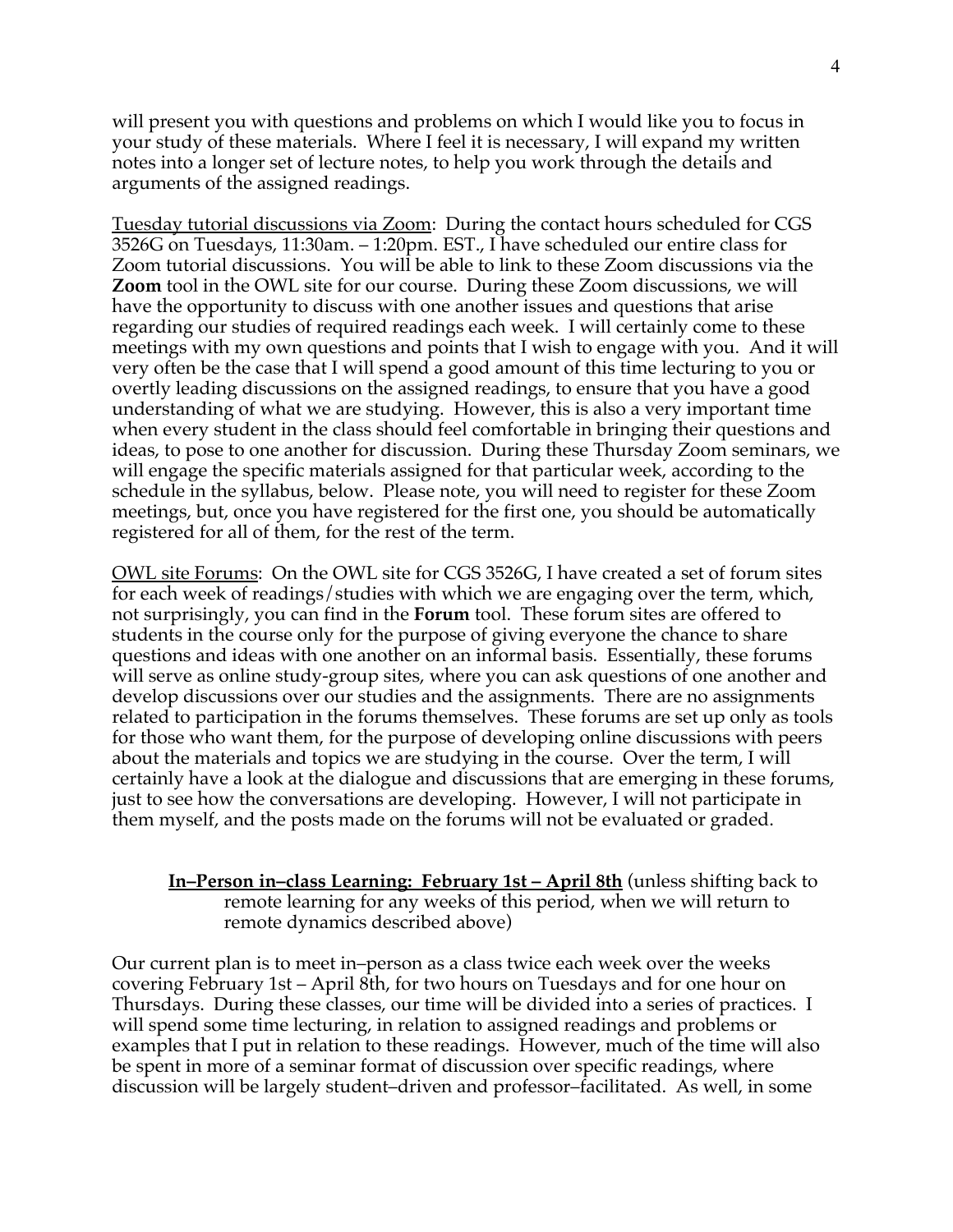weeks, we will be developing our focus and discussions around short films regarding matters raised in our readings.

It is expected that all students in this course attend every class over this portion of the term, except where illness or other serious personal issue makes it impossible to do so. It is also expected that all students come to class having read and studied readings assigned for these classes. Students should be fully prepared, with reading and study notes, to engage in full discussion over the assigned readings and to critically engage with the questions they raise for us.

Please Note: I approach our activities in our class time with one another truly as *events* in learning. I treat them as moments in which everyone comes together in *relations* of learning through which we push each other's thinking, perspectives, and understandings. In this regard, I understand learning and education to function as something that students and faculty members do with one another, as *relational practices*. Consequently, I approach the teaching of this course with the understanding that education and learning are not mere commodities or "deliverables" and that students are not merely consumers or receivers of such commodities in what some might call "a pedagogical marketplace" or "a site of transference." Therefore, I understand that the learning in our classroom is going to take place to the extent that everyone is actually paying attention to and actively participating in the events and practices we form with one another. When anyone in the classroom is spending time distracted from or only loosely connected to the presentations, discussions, and debates, this actually takes away from our practices in learning with one another. So, I respectfully ask that you do not spend time in class attending to other studies or non– class related matters on your laptops, tablets, or small-phones. Class time is a period in which we need to be engaged with one another on studies in this course. It is not adequate to pay only half–attention to the class lectures and discussion, while exploring the internet or communicating with others outside of the classroom on electronic devices.

Also, for the weeks in which we will be engaging our studies with in–person classes, the OWL site forums will still be available to students, divided by Weeks of studies, as listed in the Class and Reading Schedule below.

# **READING MATERIALS**

There are readings assigned for study before each week of class meetings. In fact, there are generally substantial amounts of readings required each week. This is most certainly a reading–intensive course. Be prepared to read...a lot.

The readings that are assigned each week are drawn from a combination of chapters from four books and a large collection of academic journal articles. Copies of the four books are available for purchase at Western University's bookstore, and at least some portions of these books are available electronically via the Course Readings tool on the CGS 3526G OWL site. The full bibliographic citations for each journal article are all given in the reading schedule that follows below in the syllabus. So, they are easy to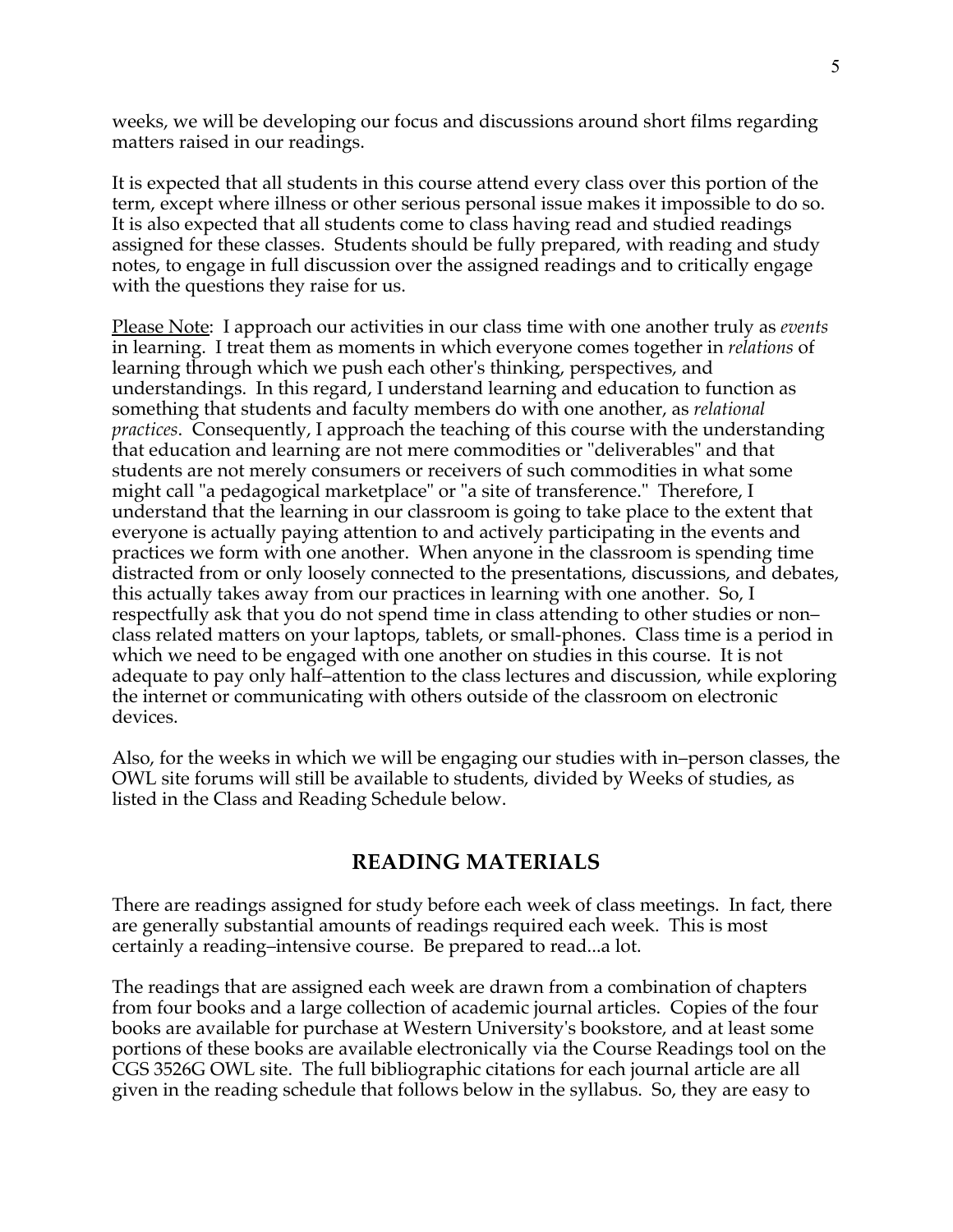find through the Library's search mechanism, and it is fully possible to download your own pdfs of these articles through the Library's website. However, electronic pdf copies of all of these journal articles are also made available via the Course Readings tool on the course OWL site for CGS 3526G. The books we will engage are:

- Isaac A. Kamola, *Making the World Global: U.S. Universities and the Production of the Global Imaginary* (Duke U. Press, 2019).
- Amal Hassan Fadlalla, *Branding Humanity: Competing Narratives of Rights, Violence, and Global Citizenship* (Stanford U. Press, 2019).

Engin F. Isin, *Citizen's Without Frontiers* (Bloomsbury, 2012).

Gayatri Chakravorty Spivak, *Death of a Discipline* (Columbia U. Press, 2003).

# **ASSIGNMENTS AND EVALUATION**

Over this term, students will be required to complete four types of assignments in earning credit for this course. First, students will be required to participate fully in the studies of our course through in–class participation and contributions to one another's learning. Second, students will be required to demonstrate ongoing thoughtful and critical engagement with assigned readings through weekly short writings. Third, students will be required to write an assignment in which they critically analyse an existing program of "global citizenship" education/promotion. And, fourth, students will be required to write a final assignment in which they reflect on and consider anew how responsible engagement with the world, in the form of learning experiences, may be mobilised pedagogically and practically.

# **Participation: Oral and Aural Contributions to the Learning Environment**

Given that so much of the learning process in this class, after January 31st, is going to take place through dynamic discourse and debate with one another in class, in relation to required readings and problems, questions, and cases raised in the classroom, active participation in the classroom is a key assignment in this course. During the weeks in which we are able to meet in–person, all students in the class are expected to make strong efforts to participate in discussions, debate, and collaborative work regarding one another's research projects in the classroom, through the term. And all students are expected to make strong efforts to contribute positively to each other's learning experiences. Thus, a significant portion of each student's final grade in this course is dependent on these efforts.

Please note: Active participation during our weekly class meetings will be subject to evaluation and grading only for those weeks when we can teach and learn in–person in the classroom. As indicated, it is expected that we will be meeting in the classroom for in–person teaching and learning from February 1st onwards. And, students' participation in the in–class learning dynamics over these remaining weeks of the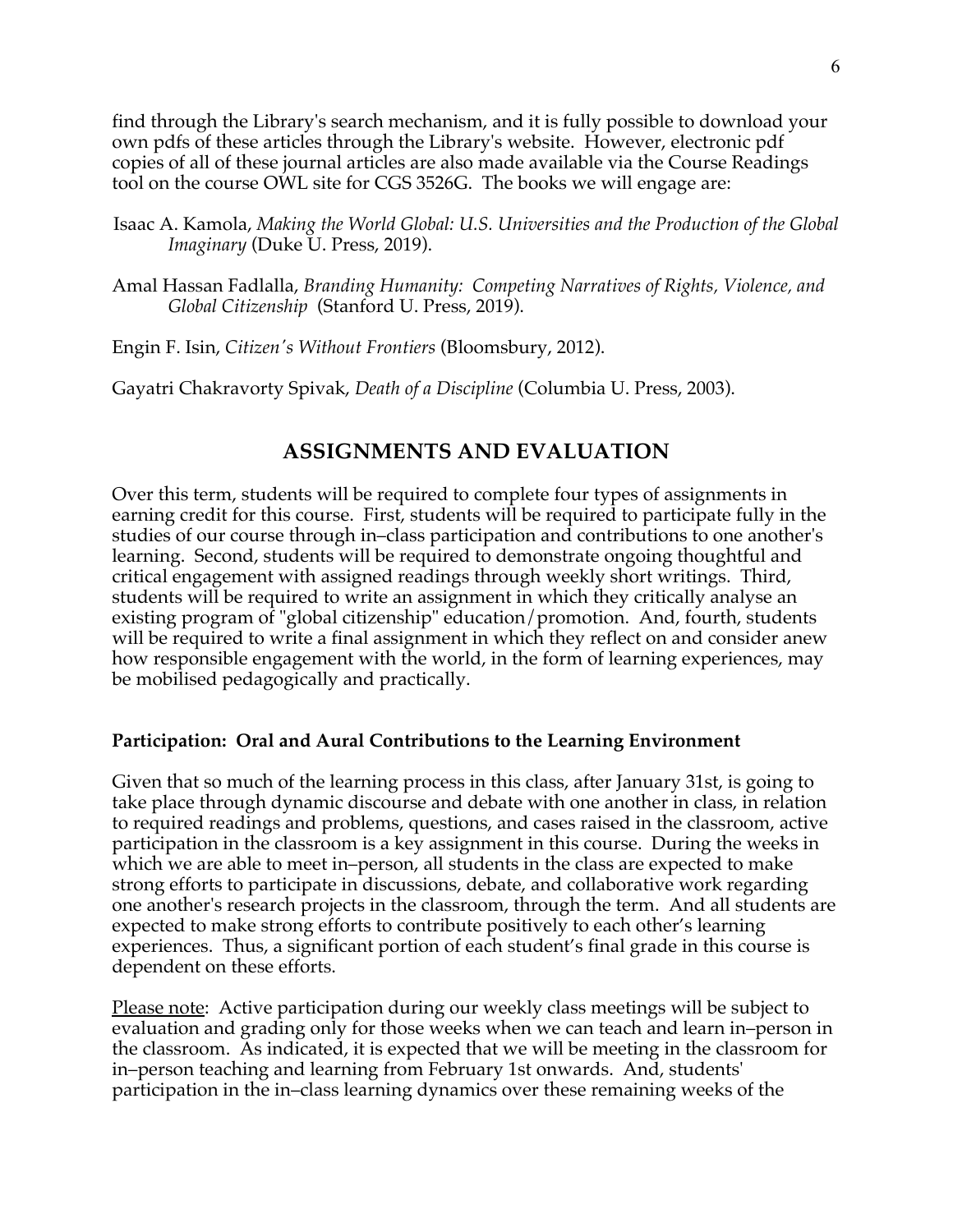course will be evaluated and graded, contributing to 10% of their final grades. However, if we must spend further weeks during the term teaching and learning remotely and less than six weeks of our course are conducted in the classroom, then the participation component of students' requirements in this course will be reduced to 5% of the final grade. And the remaining 5% portion of final grades designated for class participation will be calculated as an average of the grades students achieve on their full range of written assignments in this course, instead. If we end up having to conduct the course remotely for the entire term, then the full 10% portion of students' final grades in the course will be calculated as an average of the grades students achieve on their written assignments.

To participate and contribute successfully in our class meetings over the term, it is important that each student attempts to: respond effectively to questions posed by the professor and classmates in discussion; participate actively in class discussions, by contributing ideas, questions, observations, challenges, and points of insight; listen attentively to each other; encourage the participation of others; show respect for each other's statements, questions, and ideas; and demonstrate caring for each other's contributions and efforts to learn.

In order to participate successfully in the manners above, it is necessary for all students to keep up with required readings, having not simply reviewed these readings but to have also studied carefully and reflected on the significance of these readings. Students should come prepared to develop and respond to questions and discussions based on what we have all read and learned from the required readings.

To participate in and contribute to the learning processes of our weekly class meetings with one another, it is necessary also for students to attend the scheduled classes. Without doubt, most members of the class will need to miss a class over the term, due to illness, personal matter, or schedule conflict with an important event. However, any student who misses more than three hours of class time over the term, without official academic accommodation, will be considered to be in poor attendance, and her or his participation grade may attract a poor to failing grade as a result.

### **Ten Weekly Critical Reading Studies:**

Across the eleven weeks of class meetings that we will have over Weeks Two through Thirteen (which does not include our Reading Break, of course), as indicated in the Class and Reading Schedule below, students are expected to submit a minimum of 10 short weekly written assignments related to assigned readings. In each week, each student is expected to submit what I am referring to as a "critical reading study" in which per engages directly and substantially with those readings assigned for study in that week's class. Students are welcome to submit these assignments in each of the 11 weeks we meet after our introductory week of classes (Week One), but only the best 10 that they submit will count toward their grade for this component of the course assignments and grades. In any event, students are expected to submit these assignments in at least 10 of these eleven weeks, as each weekly critical reading study will be graded out of a total possible 3 points, and the set of such assignments that students submit over the term will account for 30% of their final grades. Each weekly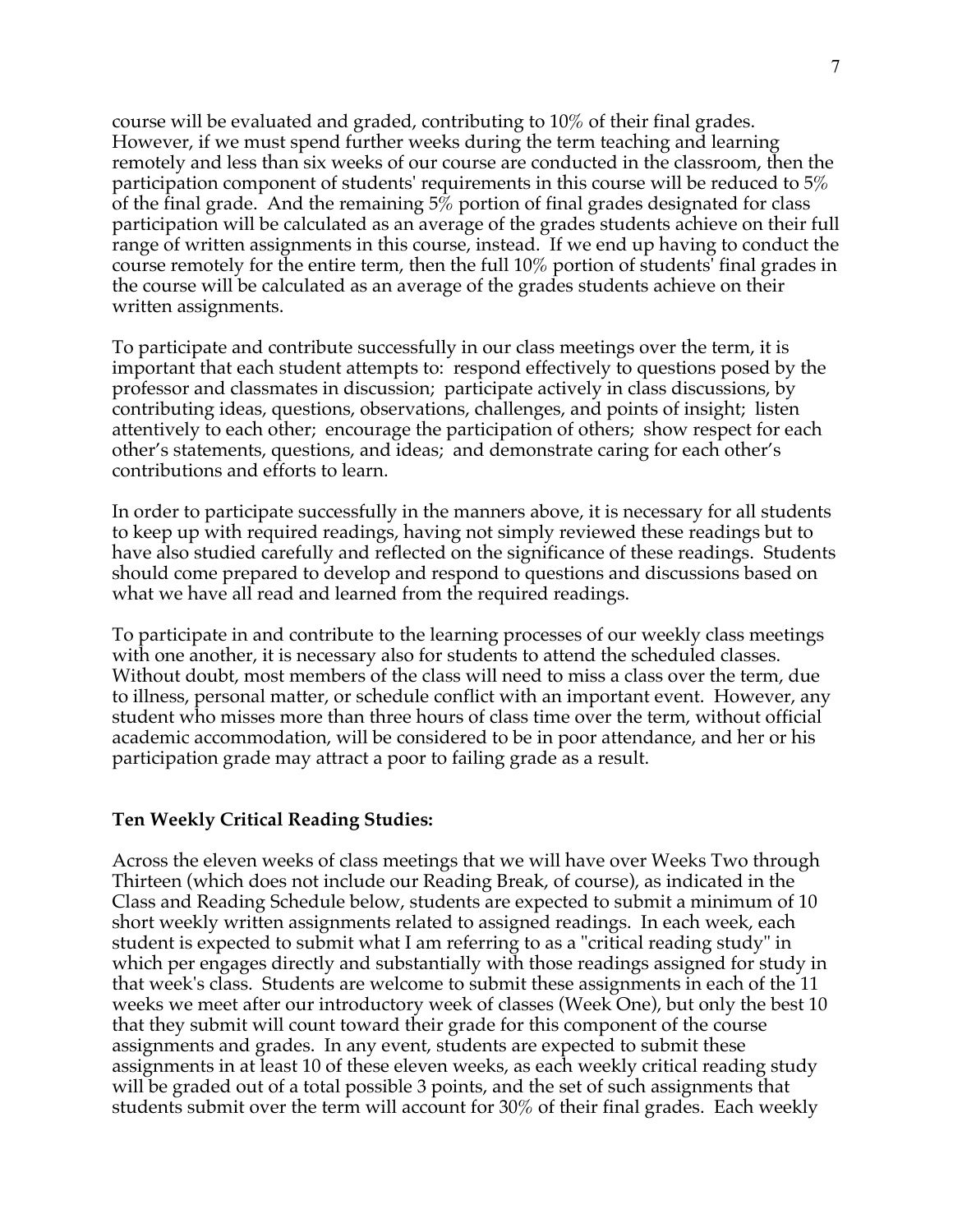critical reading study that a student submits should be at least 300 words in length. And these weekly critical reading studies should be submitted via the Assignment tool of our CGS 3526G course OWL page by no later than 11:00am. on the Tuesday of the week in which the readings are assigned.

When asking you to write a "critical reading study" each week, what I am asking you to do is to offer a critical engagement with the range of readings assigned to you to study in preparation for that week's class, in response to a short question or problem provided via the Assignment tool of the CGS 3526G course OWL page, the week before. In this regard, you are asked to write a short response to this problem or question raising significant points of insight into the range of readings assigned for the week in question. In writing these short assignments, the point is not to simply identify and summarise points, ideas, and questions raised in these readings themselves. You certainly may and should point to central issues. However, in responding to the question or problem given with each week's assignment the larger and more central objective in writing these critical reading studies is to offer a critical assessment of the overall significance of information, arguments, ideas, questions, and debates presented in the readings and how these elements bear upon one another between the readings. So, you should think about writing these short critical reading studies as densely constructed mini essays, in which you try to identify one or more key points of insight that you have developed into the readings, based on your study of them and consideration of their interrelations with one another, and in which you discuss and evaluate these one or more points of insight in relation to what you have learned from the readings themselves.

Each critical reading study will be evaluated in terms of the following criteria:

- how well it shows knowledge and understanding of the assigned readings;
- how well it demonstrates critical understanding of the relations between the assigned readings;
- the depth of critical insight it shows with respect to the problems, questions, and information that are presented and discussed in the assigned readings;
- the significance of the points raised;
- the quality of reasoning displayed;
- and the quality and style of writing.

These critical reading studies will be returned the following week with very brief commentary and a grade. I will also be sure to address in class the general problems and success that students display in their work on these assignments from week to week. And students are always welcome to speak with me outside of class time to discuss the development of their skills in writing these assignments.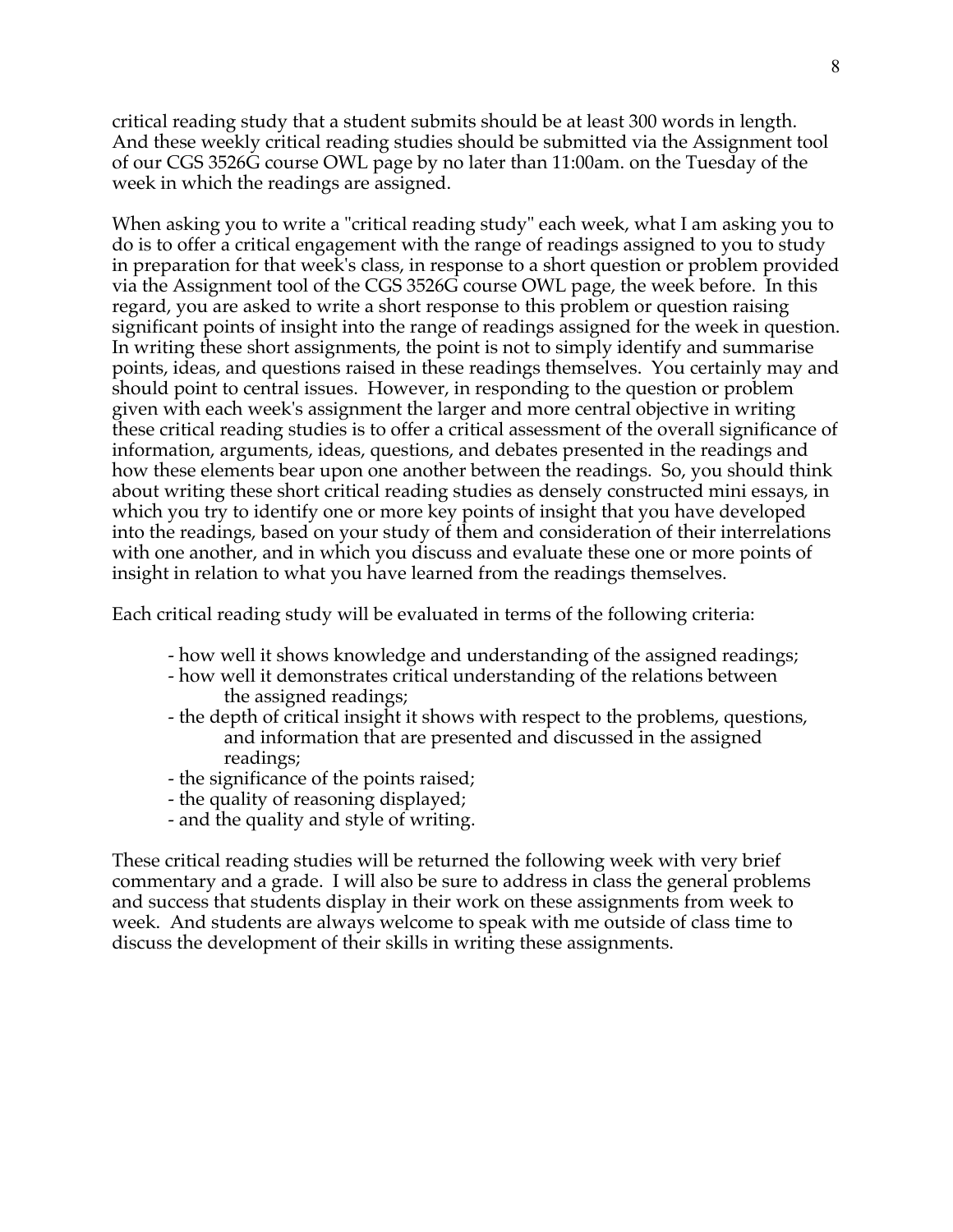Schedule for Critical Reading Assignments:

| Week                 | date Critical Reading      | date/time by which Critical  |
|----------------------|----------------------------|------------------------------|
|                      | Assignment problem will be | Reading Assignment must be   |
|                      | distributed via OWL        | submitted via OWL Assignment |
|                      | Assignment tool            | tool                         |
|                      |                            |                              |
| Weeks One &          | Wednesday, January 12th    | no later than 11:00am.       |
| Two                  |                            | Tuesday, January 18th        |
| <b>Week Three</b>    | Wednesday, January 19th    | no later than 11:00am.       |
|                      |                            | Tuesday, January 25th        |
| <b>Week Four</b>     | Wednesday, January 26th    | no later than 11:00am.       |
|                      |                            | Tuesday, February 1st        |
| <b>Week Five</b>     | Wednesday, February 2nd    | no later than 11:00am.       |
|                      |                            | Tuesday, February 8th        |
| <b>Week Six</b>      | Wednesday, February 9th    | no later than 11:00am.       |
|                      |                            | Tuesday, February 15th       |
| <b>Week Eight</b>    | Wednesday, February 16th   | no later than 11:00am.       |
|                      |                            | Tuesday, March 1st           |
| <b>Week Nine</b>     | Wednesday, March 2nd       | no later than 11:00am.       |
|                      |                            | Tuesday, March 8th           |
| Week Ten             | Wednesday, March 9th       | no later than 11:00am.       |
|                      |                            | Tuesday, March 15th          |
| <b>Week Eleven</b>   | Wednesday, March 16th      | no later than 11:00am.       |
|                      |                            | Tuesday, March 22nd          |
| <b>Week Twelve</b>   | Wednesday, March 23rd      | no later than 11:00am.       |
|                      |                            | Tuesday, March 29th          |
| <b>Week Thirteen</b> | Wednesday, March 30th      | no later than 11:00am.       |
|                      |                            | Tuesday, April 5th           |

Number of Critical Reading Studies to complete over the term: no less than 10

- Required length of each Critical Reading Study: no less than 300 words, and as long as you like after that
- Referencing Style: Feel free to use a casual referencing style, placing authors' names and page number(s) of referenced texts in parentheses. However, you must include the page numbers.

# **Essay 1: Critically Mapping Global Citizenship Ideology in Institutional or Organisational Practices and Aims**

For this assignment, each student is required to write an essay in which they critically analyse and assess the aims, practices, and potential or actual impacts of an existing program of "global citizenship" education or promotion, conducted by either a university or college, social organisation, charity, governmental organisation, or non– governmental organisation. Students are asked to select the institution, program, or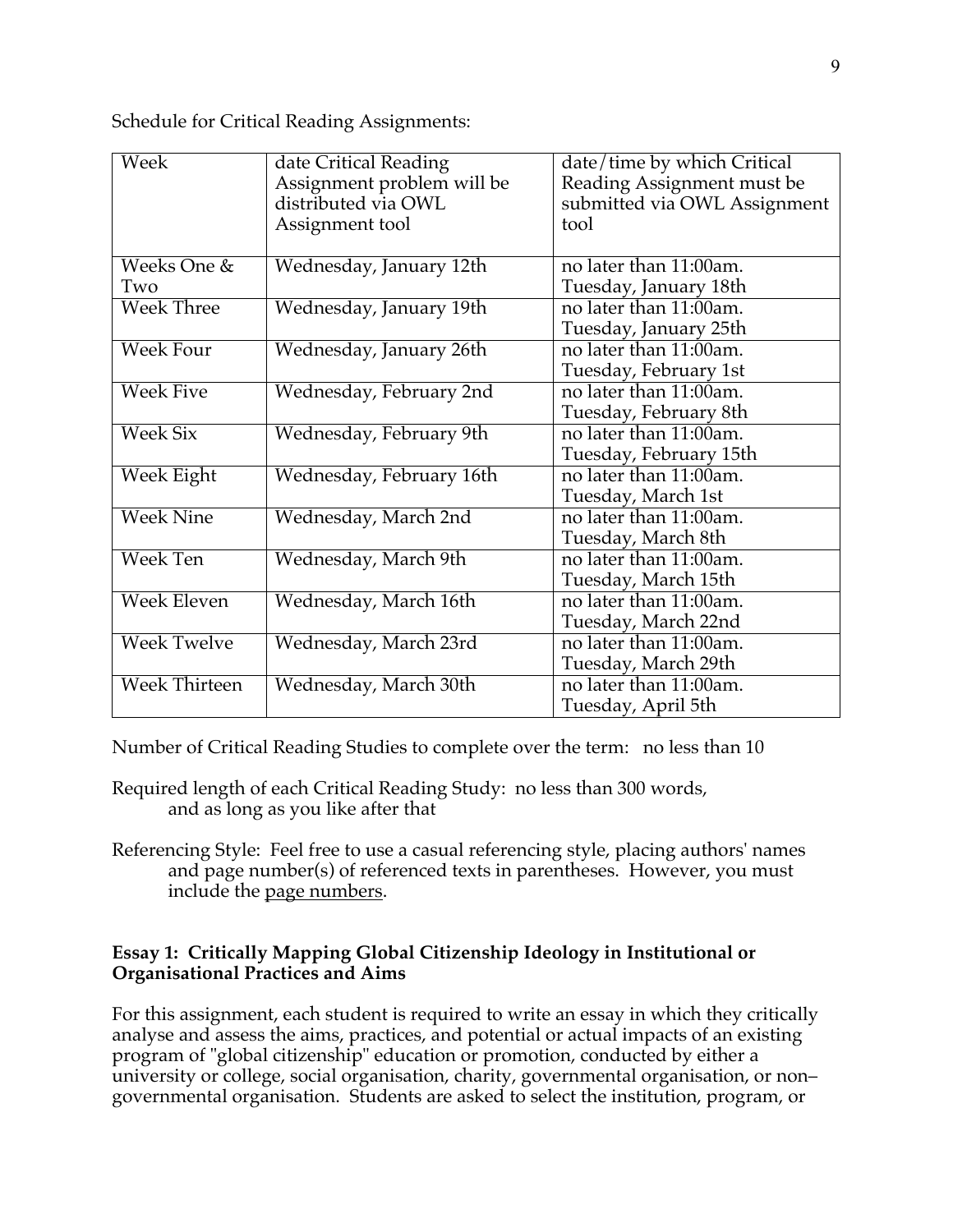organisation that they study on the basis of their own research. They must gain approval from me (the professor) to develop their assignment on a study of their proposed selection. And no two students can build their assignment on the same institution, program, or organisation. Every student in the course must work on a different institution, program, or organisation. To ensure this is the case, after each student gains approval for their selected institution, program, or organisation, this selection will be identified on a list available in the Resources tool of the OWL site for CGS 3526G, for everyone to see.

The key objective of this assignment is for each student in the course to closely study how "global citizenship" (either overtly in such terms or, at least, by implication in other terms) is promoted and established as a pedagogical and practical goal in the programming, learning experiences, course/programming requirements, and opportunities made available in a specific program carried out by the institution, program, or organisation that they are studying for the purposes of this project. Each student is asked to build this essay as a critical analysis of how "global citizenship" is established as a guiding principle and goal in this programming and a critical analysis of the aims, practices, pedagogy, and potential or actual outcomes of this programming. In this regard, in this assignment, students are required to critically assess the "global citizenship" culture and ideology that is formed in this specific programming and the implications that the resulting practices have for both those participating in the programming and other persons, communities, or social contexts that are impacted by the programming.

This assignment is a research essay. Students will be expected to conduct primary research into the specific "global citizenship" programming that they study, drawing on informational and promotional literature provided by the institution, organisation, or program itself, which is likely to be most accessible via the websites associated with the programming. Students should search for as much content as possible to inform them on the programming they are studying, including not only informational and promotional literature but also feedback from participants which might be available in formal websites or on blogs and the like. As well, students should conduct internet and Library searches for further academic and non–academic sources that offer commentary on or assessments of the programming they are studying. Finally, students will be expected to build a substantial portion of their research sources from academic studies on global citizenship education and promotion. Much of this can be derived from required and recommended readings assigned for this course, as listed in the Class and Reading Schedule below, but students will be expected to search for further academic sources beyond readings already listed in the syllabus.

– required length of assignment: no less than 1,500 words, plus a bibliography (as long as you like after that)

- sources to be engaged and referenced in assignment:
	- informational and promotional literature on the programming studied, as may be found on the internet or other sources;
	- assessments of the programming, as may be found in both non–academic and academic sources, as available;
	- a minimum of 10 academic sources, at least 30% of which should be comprised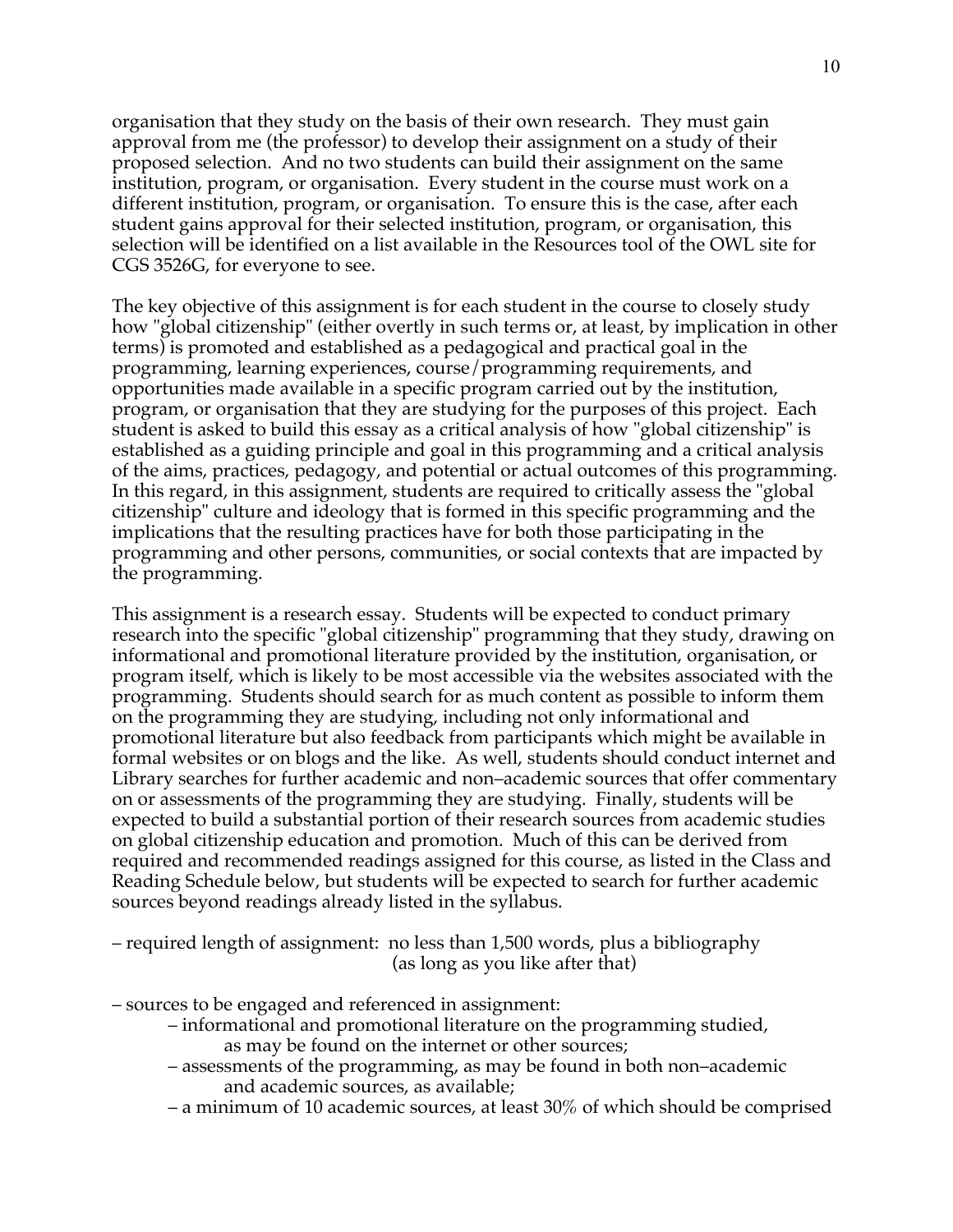of journal articles, books, or book chapters not included as required or recommended course readings (the rest can be drawn from assigned readings)

- style for referencing and bibliography: Chicago Style see: https://www.chicagomanualofstyle.org/tools\_citationguide.html
- manner of submission: electronically via Assignments tool on course OWL site (subject to Turnitin.com)

– due date/time of assignment: no later than midnight, Monday, March 7th

# **Essay 2: Practical Pedagogies of Responsible Global Engagements**

For this assignment, each student is required to write an essay in which they identify and argue for pedagogical practices in engaging the world that they contend effectively address and/or overcome the ideological problems and impacts of "global citizenship" education and promotion, as studied in this course. This essay may be written in a mostly speculative manner, theorising pedagogical approaches that could achieve this aim. As an alternative, this essay may be written in a way that focuses more on the pedagogical practices of one or more programs of learning that the student argues provides practical or potential examples of such an overcoming. Or, the essay can be written in a combination of these approaches. In these regards, students have a fair degree of latitude in how they develop the essay. This is an essay assignment in which students will need to be creative in their design and how they develop and address the central problem of the essay that they write.

The key objective for this essay assignment is for students to critically assess how pedagogical practices aimed at helping us better and more responsibly "engage the world" can be formed that avoid the traps of evident in the liberal, neo–liberal, and leadership ideologies endemic to global citizenship education programming. Moreover, in this essay assignments, students should aim to critically re–evaluate what positive aims may be developed for pedagogical approaches to engaging the world, as alternatives to the problematic aspirations and commitments to conventional global citizenship programming.

This assignment is a research essay. Students will be expected to conduct research into critiques of pedagogies typical of global citizenship programming, possible positive alternatives to the pedagogical practices of global citizenship programming, and actual alternative pedagogical programs. To the extent that they are studying alternative programming, students should search for as much content as possible to inform them on the programming they are studying, including not only informational and promotional literature but also feedback from participants which might be available in formal websites or on blogs and the like. As well, students should conduct internet and Library searches for further academic and non–academic sources that offer commentary on or assessments of the programming they are studying. Finally, students will be expected to build a substantial portion of their research sources from academic studies regarding who responsible engagements with the world can be encouraged through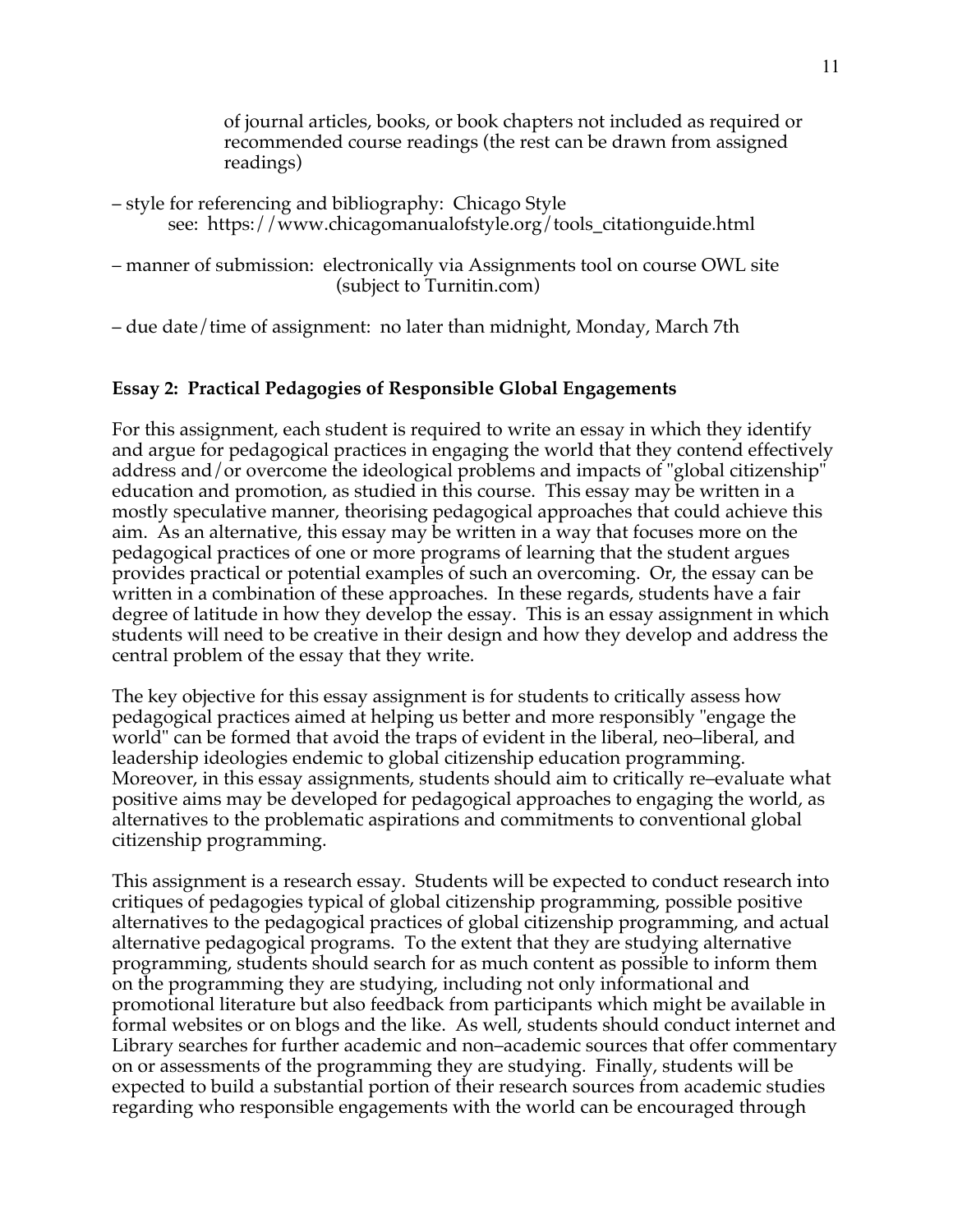pedagogical practices that overcome global citizenship ideology. Much of this can be derived from required and recommended readings assigned for this course, as listed in the Class and Reading Schedule below, but students will be expected to search for further academic sources beyond readings already listed in the syllabus.

- required length of assignment: no less than 2,500 words, plus a bibliography (as long as you like after that)
- sources to be engaged and referenced in assignment:
	- informational and promotional literature on any programming studied, as may be found on the internet or other sources;
	- assessments of any programming studied, as may be found in both non– academic and academic sources, as available;
	- a minimum of 15 academic sources, at least 33% of which should be comprised of journal articles, books, or book chapters not included as required or recommended course readings (the rest can be drawn from assigned readings)
- style for referencing and bibliography: Chicago Style see: https://www.chicagomanualofstyle.org/tools\_citationguide.html

– manner of submission: electronically via Assignments tool on course OWL site (subject to Turnitin.com)

– due date/time of assignment: no later than midnight, Friday, April 8th (*very likely subject to generous extension for everyone*)

# **EVALUATION OF ASSIGNMENTS AND GRADING**

# **Marking/Grade Point Scale**

All grades achieved in course assignments and requirements are presented in numerical form along with letter–grade equivalents, with respect to the following grading system:

- 90 100 (A+) excellent and extraordinary in meeting and exceeding at least most if not all requirements;
- 80 89 (A) exceptionally accomplished work, exhibiting well–developed critical skills, and an approach that is highly thoughtful, credible, insightful, and grounded in appropriate and solid analysis and/or research
- 70 79 (B) good to very good work, displaying strong analysis, effective approaches, and demonstrating a high degree of success in meeting requirements for the assignment;
- 60 69 (C) competent work, meeting basic requirements;
- 50 59 (D) fair work, minimally acceptable but not fulfilling all requirements;
- $0 49$  (F) unsatisfactory work, not meeting basic requirements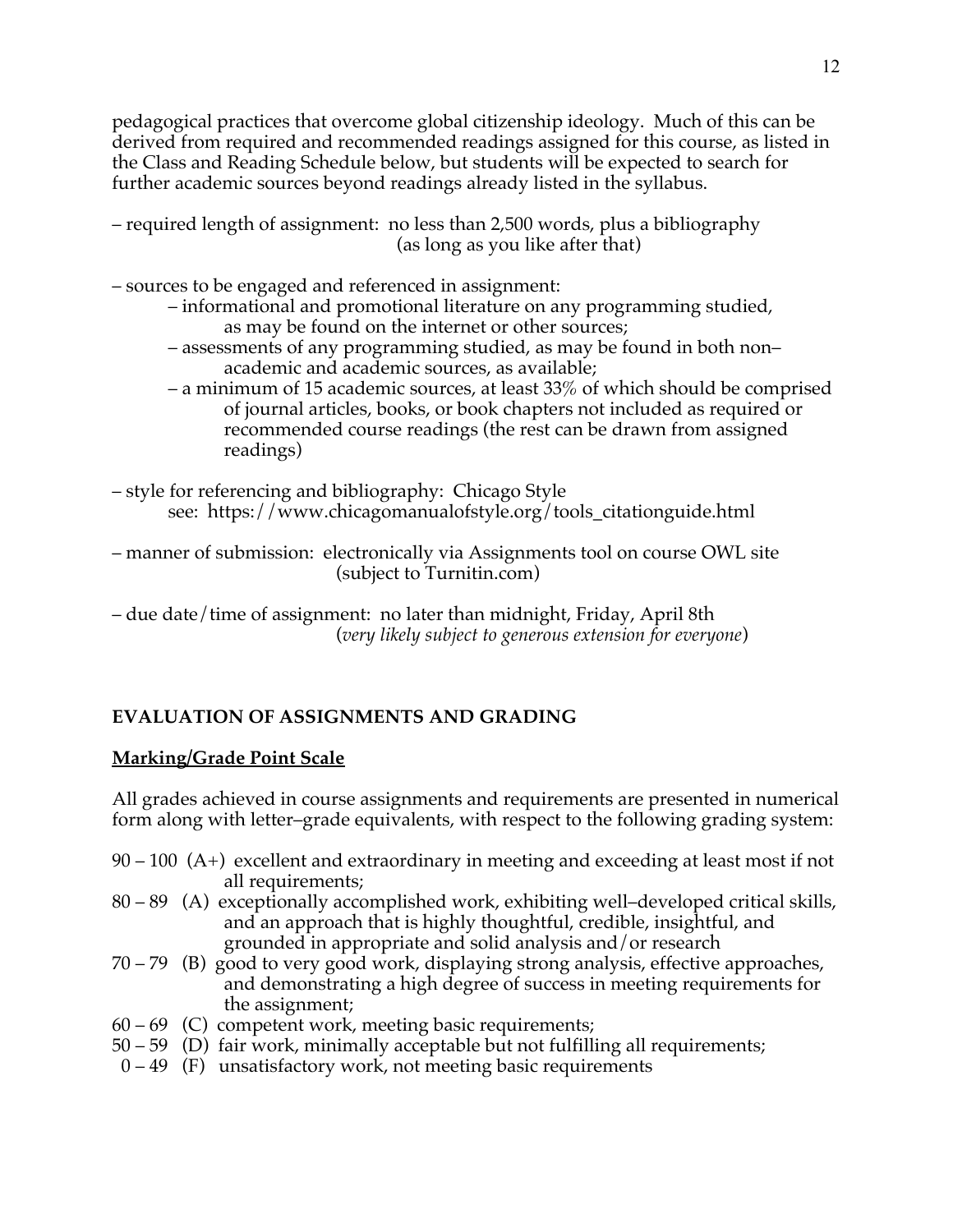Final grades will be calculated on a combination of grades achieved by students in the assignments described above. The distribution of the components adding to a final grade in this course is as follows:

| Participation                                                            | $10\%$ |
|--------------------------------------------------------------------------|--------|
| Ten Weekly Critical Reading Studies $(3\%$ each x 10)                    |        |
| Essay 1: Critically Mapping Global Citizenship Ideology in Institutional |        |
| or Organisational Practices and Aims                                     |        |
| Essay 2: Practical Pedagogies of Responsible Global Engagements          | $35\%$ |

Significant improvement in the quality of students' assignments over the course of the term *may* be taken into consideration in the calculation of their final grades.

A Note on Due Dates/Times of all written assignments: All written assignments in this course are due no later than the times and days indicated above. Any assignment submitted after the due date and time specified for it will be considered late and, normally, will not be accepted for grading. Normally, late assignments will be accepted and graded only where students have received a recommendation for Academic Accommodation from Academic Advising or when you have received explicit permission from the professor to do so, given circumstances that require such accommodation.

# **CLASS AND READING SCHEDULE**

Please have read the readings assigned for each Week before the class meetings of the Week in which they are assigned.

## Week One — January 11th & 13th **Imagining and Shaping the World as Global Through Interrelations of Universities, States, and the Capitalisation of Some Persons as Citizens of an International Order**

required readings:

– from Kamola, *Making the World Global*

- "Introduction: Globalization and the World," pp. 1–26
- "1. 'Creative Imagination' Is Needed: W.W. Rostow and the Rise of Modernization as a National Imaginary," pp. 29–61
- "2. 'The World's Largest...Development Institution': Robert McNamara and the National Development Imaginary," pp 62–80
- "3. 'Marketing Can Be Magic': Theodore Levitt and Globalization as a Market Imaginary," pp. 83–117
- "4. 'Realities of the Global Economy': A. W. Clausen and the Banker's Global Imaginary," pp. 118–137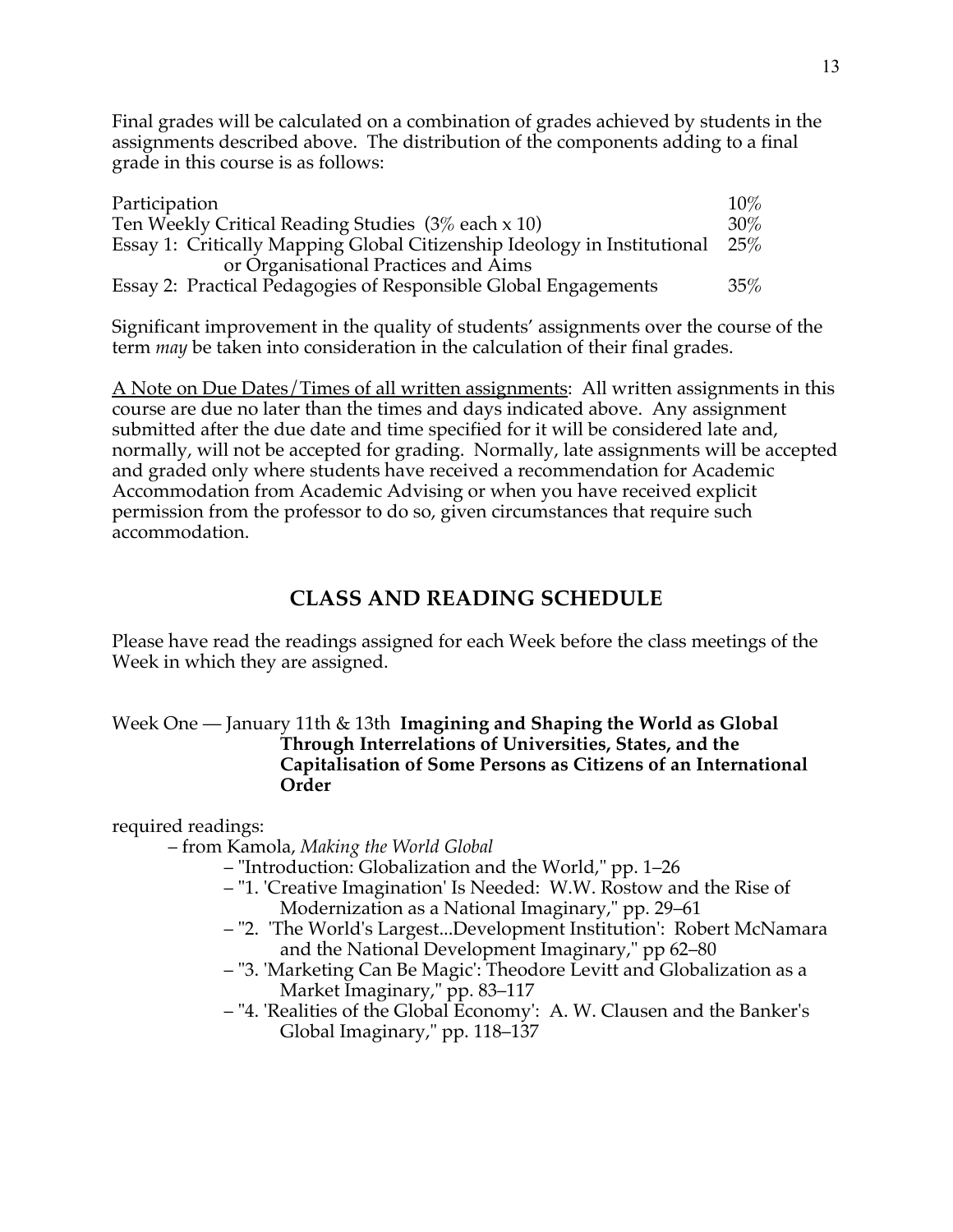### Week Two — January 18th & 20th **The International Intellectual Economy of Rendering Learning a Form Globalization**

required readings:

– from Kamola, *Making the World Global*

- "5. 'Stakeholders and Co-investors...Have 'Reform' on Their Mind': Kenneth Prewitt and the Defunding of Area Studies," pp. 141–167
- "6. 'An Opportunity to Transform the University and, Frankly, the World'. John Sexton and the Global Networked University," pp. 168–188
- "Conclusion: Reworlding the Global," pp. 189–194
- Adam Howard and Claire Maxwell, "Conferred cosmopolitanism: class–
	- making strategies of elite schools across the world," *British Journal of Sociology of Education* Vol. 42, No. 2 (2021), pp. 164–178
- from Fadlalla, *Branding Humanity*:
	- "Introduction: Violence Narratives and the Cultural Politics of Identity," pp. 1–26

### Week Three — January 25th & 27th **Considering Global Citizenship: Liberal Violences**

required readings:

– from Fadlalla, *Branding Humanity*:

- "Chap. One Performing Humanity: Suffering and the Making of Global Citizens," pp. 27–64
- Fatih Aktas, Kate Pitts, Jessica C. Richards, and Iveta Siolva, "Institutionalizing Global Citizenship: A Critical Analysis of Higher Education Programs and Curricula," *Journal of Studies in International Education* Vol. 21, No. 1 (2017), pp. 65–80.
- Philip Bamber, David Lewin and Morgan White, "(Dis–) Locating the transformative dimension of global citizenship education," *Journal of Curriculum Studies* Vol. 50, No. 2 (2018) pp. 204–230
- Christopher L. Busey and Tianna Dowie–Chin, "The making of global Black anti–citizen/citizenship: Situating BlackCrit in global citizenship research and theory," *Theory & Research in Social Education* Vol. 49, No. 2 (2021), pp. 153–175
- Richard Bates, "Is global citizenship possible, and can international schools provide it?," *Journal of Research in International Education* Vol. 11, No. 3 (2012) pp. 262–274.
- Elizabeth Buckner and Sharon Stein, "What Counts as Internalization? Deconstructing the Internationalization Imperative," *Journal of Studies in International Education* Vol. 24, No. 2 (2020) pp. 151–166.

recommended readings:

– Louise Morley, Nafsika Alexiadou, Stela Garaz, José González–Monteagudo, and Marius Taba, "Internationalisation and migrant academics: the hidden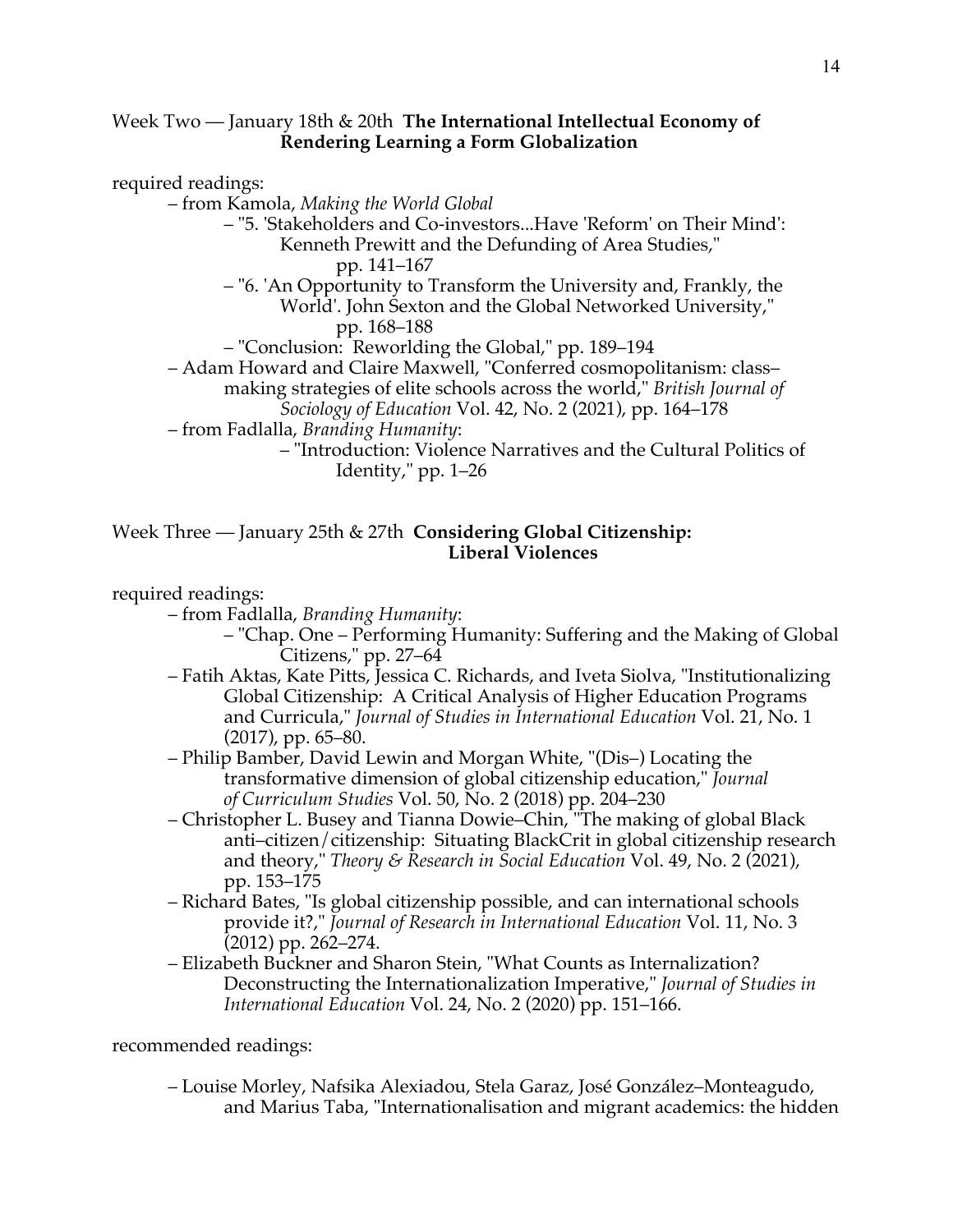narratives of mobility," *Higher Education* Vol. 76, No. 3 (2018) pp. 537–554.

- María Lucía Guerrero Farías, "Elite global citizenship, a case of a secondary school in Bogotá, Colombia,"*International Studies in Sociology of Education* Vol. 30, No. 3 (2021) pp. 268–286
- Karen Pashby, Marta da Costa, Sharon Stein and Vaness Andreotti, "A meta– review of typologies of global citizenship education," *Comparative Education* Vol. 56, No. 2 (2020), pp. 144–164
- Orland Woods and Lily Kong, "The spatial subversions of global citizenship education: Negotiating imagined inclusions and everyday exclusions in international schools in China," *Geoforum* Vol. 112 (2020) pp. 139–147

# Week Four — February 1st & 3rd **Neo–Liberal Incitements in Regimes of Global Citizenship**

# required readings:

- from Fadlalla, *Branding Humanity*:
	- "Chap. Two Humanitarian Publics: Celebrities, Solidarities, and Students," pp. 65–105
- Alexandre Pais and Marta Costa, "An ideology critique of global citizenship education," *Critical Studies in Education* Vol. 61, No. 1 (2020) pp. 1–16
- Alireza Asgharzadeh and Zabedia Nazim, "The Enlightenment conceptions of pedagogy and global citizenship education: A Canadian case study," *Education, Citizenship and Social Justice* Vol. 13, No. 2 (2018) pp. 163–176.
- Debra D. Chapman, Tania Ruiz–Chapman, and Peter Eglin, "Global Citizenship as Neoliberal Propaganda: A Political–Economic and Postcolonial Critique," *Social Inequality and the Spectre of Social Justice* Vol. 29 (2018) pp. 142–166.
- Cori Jakubiak and Iulia Iordache–Bryant, "Volunteer tourism in Romania as/for global citizenship," *Tourism Recreation Research* Vol. 42, No. 2 (2017) pp. 212–222.
- Nico Jooste and Savo Heleta, "Global Citizenship Versus Globally Competent Graduates: A Critical View From the South," *Journal of Studies in International Education* Vol. 21, No. 1 (2017) pp. 39–51.
- Karen Pashby, "Cultivating global citizens: planting new seeds or pruning the perennials? Looking for the citizen–subject in global citizenship education theory," *Globalisation, Societies and Education* Vol. 9, Nos. 3–4 (2011) pp. 427–442.

### recommended reading:

– Matt Baillie Smith and Nina Laurie, "International volunteering and development: global citizenship and neoliberal professionalisation today," *Transactions of the Institute of British Geographers* Vol. 36 (2011) pp. 545–559.

# Week Five — February 8th & 10th **Internationalised Otherings of Global Citizenship Practices**

required readings: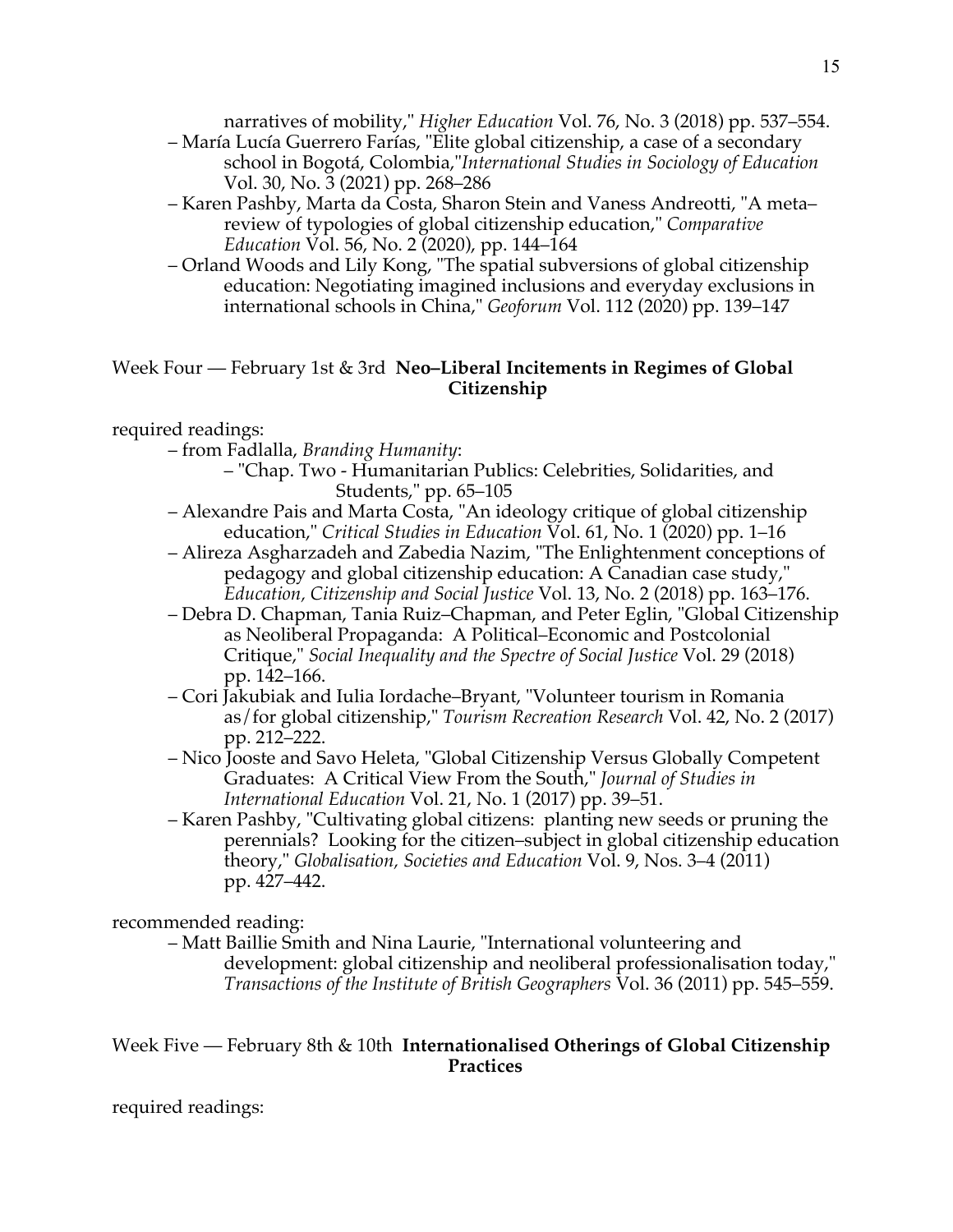- from Fadlalla, *Branding Humanity*:
	- "Chap. Three Diaspora as Counter–Response: Citizenship Rights and the Suffering of Ghurba," pp. 107–146.
- Niranjan Casinader and Catherine Manathunga, "Cultural hybridity and Australian children: speaking back to educational discourses about global citizenship," *Discourse: Studies in the Cultural Politics of Education* (online, March 2019), pp. 1–13.
- Sara de Jong, "Intersectional global citizenship: gendered and racialized renderings," *Politics, Groups, and Identities* Vol. 1, No. 3 (2013), pp. 402–416.
- Mike Dimpfl and Sara Smith, "Cosmopolitan sidestep: University life, intimate geopolitics and the hidden costs of 'Global' citizenship," *Area*, Vol. 51, No. 4 (2019), pp. 635–643.
- Adam Howard, Patrick Dickert, Gerald Owusu, and DeVaughn Riley, "In service of the western World: Global citizenship education within a Ghanaian elite context," Vol. 66, No. 4 (2018), pp. 497–514.

# recommended readings:

- Katja Franko Aas, "'Crimmigrant' bodies and bona fide travelers: Surveillance, citizenship and global governance," *Theoretical Criminology*, Vol. 15, No. 3 (2011), pp. 331–346.
- Maria Elena Indelicato and Ivana Pražić, "The legacy of Cold War anti–racism: a genealogy of cultural distance in the internationalisation of higher education," *Paedagogica Historica: International Journal of the History of Education* Vol. 55, No. 2 (2019) pp. 295–313.
- Merethe Skaras, Tami Carsillo, and Anders Breidlid, "The Ethnic/Local, the National and the Global: Global Citizenship Education in South Sudan," *British Journal of Educational Studies* Vol. 68, No. 2 (2020) pp. 219–239

# Week Six — February 15th & 17th **Auto–Affection and Self–Satisfaction in International Service Learning**

required readings:

- Michelle J. Bellino, "Is Development 'The New Peace'? Global Citizenship as National Obligation in Postwar Guatemala," *Anthropology and Education Quarterly*, Vol 49, No. 4 (2018) pp. 371–393.
- Laura C. Engel and Megan M. Siczek, "A cross–national comparison of international strategies: global citizenship and the advancement of national competitiveness," *Compare: A Journal of Comparative and International Education* Vol. 48, No. 5 (2018) pp. 749–767.
- David Jefferess, "On saviours and saviourism: lessons from the #WEscandal," *Globalisation, Societies and Education* Vol. 19, No. 4 (2021) pp. 420–431
- Shireen Roshanravan, "Staying Home While Studying Abroad: Anti–Imperial Praxis for Globalizing Feminist Visions," *Journal of Feminist Scholarship* Vol. 2, No. 2 (2012) pp. 1–23.
- Margaret Zeddies and Zsuzsa Millei, "'It takes a global village': Troubling discourses of global citizenship in United Planet's voluntourism," *Global Studies of Childhood* Vol. 5, No. 1 (2015) pp. 100–111.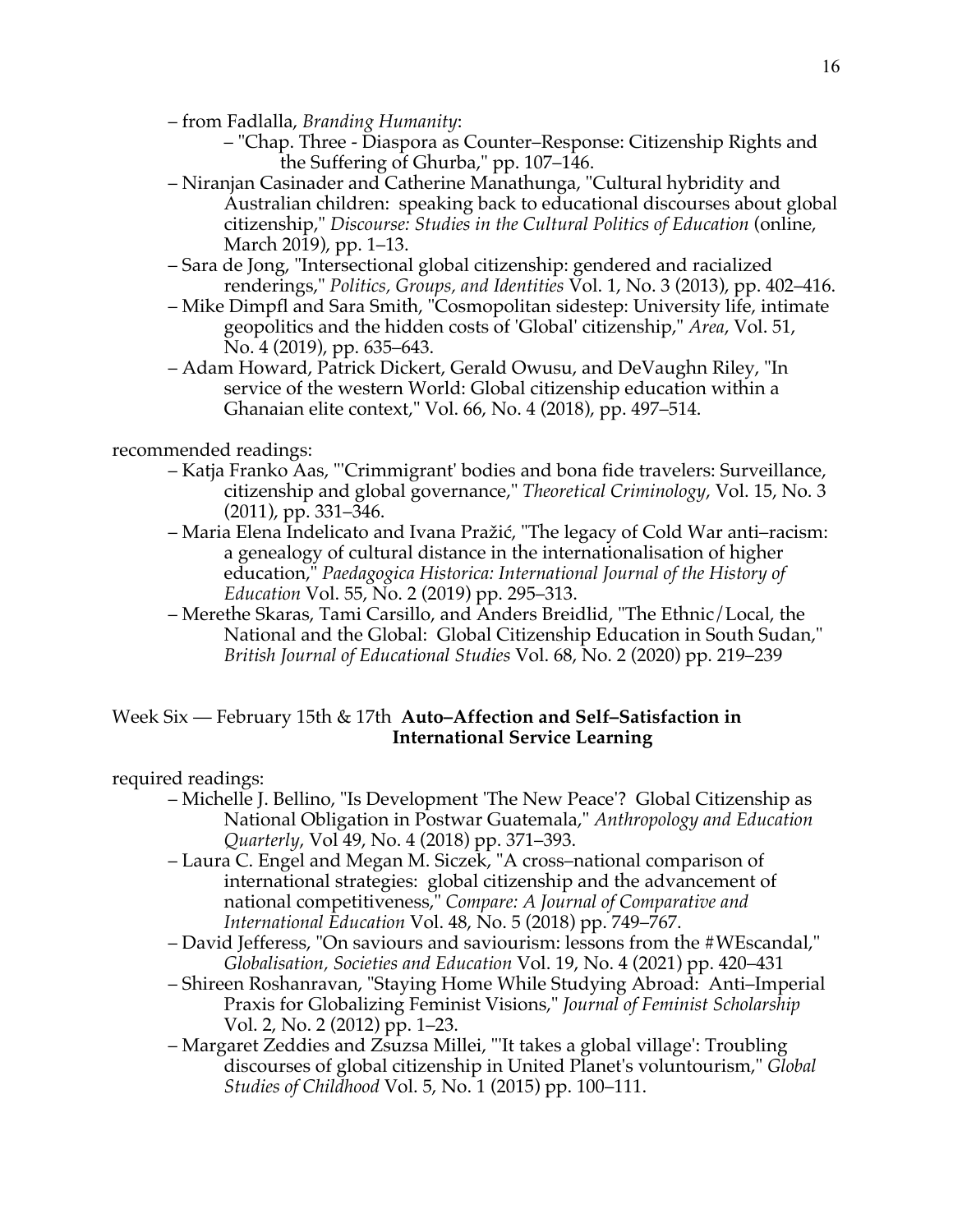recommended readings:

– Chenyu Wang and Diane M. Hoffman, "*Are* WE the World? A Critical Reflection on Selfhood in U.S. Global Citizenship Education," *education policy analysis archives* Vol. 24, No. 56 (2016) pp. 1–17

– Debra D. Chapman, "The ethics of international service learning as a pedagogical development practice: a Canadian study," *Third World Quarterly* Vol. 39, No. 10 (2018) pp. 1899–1922.

Week Seven — **Reading Break**

# Week Eight — March 1st & 3rd **The Subjection of Difference through Leadership Ideals in Internationalisation and Global Citizenship Regimes**

#### required readings:

- from Fadlalla, *Branding Humanity*:
	- "Chap. Four Contested Borders of Inhumanity: Refuge and the Production and Circulation of Violence Narratives, pp. 147–183.
	- "Chap. Five Routing Humanitarian Visibilities: Rights and Dissent on the Eve of Sudan's Partition," pp. 185–219.
- Alejandra Boni and Carola Calabuig, "Education for Global Citizenship at Universities: Potentialities of Formal and Informal Learning Spaces to Foster Cosmopolitanism," *Journal of Studies in International Education* Vol. 21, No. 1 (2017) pp. 22–38.
- Christopher L. Pallas, "Identity, Individualism, and Activism beyond the State: Examining the Impacts of Global Citizenship," *Global Society* Vol. 26, No. 2 (2012) pp. 169–189.
- Johanna Siméant, "What is going global? The internationalization of French NGOs 'without borders'," *Review of International Political Economy* Vol. 12, No. 5 (2005) pp. 851–883.
- Rebecca Tiessen, "Global Subjects or Objects of Globalisation? The promotion of global citizenship in organisations offering sport for development and/or peace programmes," *Third World Quarterly* Vol. 32, No. 3 (2011) pp. 571–587.

# Week Nine — March 8th & 10th **Unlearning One's Privilege of Global Citizenship as One's Loss**

#### required readings:

– from Fadlalla, *Branding Humanity*:

- "Toward an Inclusive Humanist Future: Borders, Bodies, and Funerals," pp. 221–232.
- Spivak, *Death of a Discipline*

recommended reading:

– Sharon Stein, "Mapping Global Citizenship," *Journal of College and Character* Vol. 16, No. 4 (2015) pp. 242–252.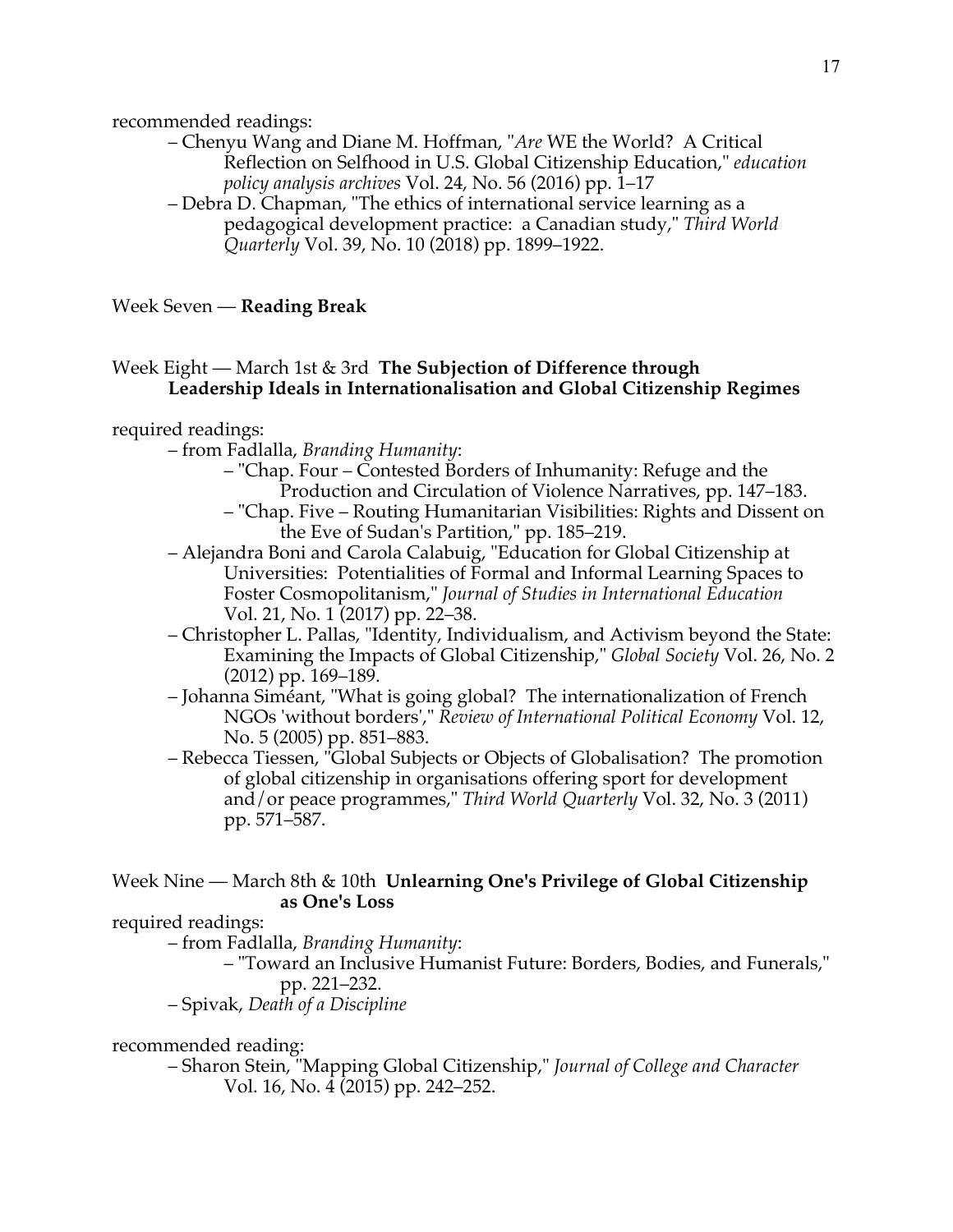Week Ten — March 15th & 17th **Unlearning the World as Global: Transversality**

required readings:

– from Isin, *Citizens Without Frontiers*:

- "1. Of Those Whose Acts Tranverse Frontiers," pp. 1–27
- "2. 'We, the People'," pp. 28–69
- Jeanette Baird and Maretta Alup Kula–Semos, "Internationalisation and Indigenisation in Papua New Guinea's universities: promoting authentic agency," *Journal of Higher Education Policy and Management* Vol. 40, No. 6 (2018) pp. 550–565.
- Karen Pashby, "Marta da Costa, and Louise Sund, "Pluriversal possibilities and challenges for Global Education in Northern Europe," *Journal of Social Science Education* Vol. 19, No. 4 (2020), pp. 45–62
- Dalene M. Swanson and Mostafa Gamal, "Global Citizenship Education/ Learning for Sustainability: tensions, 'flaws', and contradictions as critical moments of possibility and radical hope in educating for alternative futures," *Globalisation, Societies and Education* Vol. 19, No. 4 (2021) pp. 456–469

Week Eleven — March 22nd & 24th **Practices of De–Internationalization**

### required readings:

- from Isin, *Citizens Without Frontiers*:
	- "3. 'We, the Connected'," pp. 70–107.
- Seema Arora–Jonsson, Lisa Westholm, Andrea Petitt, and Beatus John Temu, "Carbon and Cash in Climate Assemblages: The Making of a New Global Citizenship," *Antipode* Vol. 48, No. 1 (2016) pp. 74–96.
- Sharon Stein, "Reimagining global citizenship education for a volatile, uncertain, complex, and ambiguous (VUCA) world," *Globalisation, Societies and Education* Vol. 19, No. 4 (2021) pp. 482–495
- Kyra Garson, "Reframing Internationalization," *Canadian Journal of Higher Education* Vol. 46, No. 2 (2016) pp. 19–39.
- Karen Pashby and Vanessa de Oliveria Andreotti, "Ethical internationalisation in higher education: interfaces with international development and sustainability," *Environmental Education Research* Vol. 22, No. 6 (2016) pp. 771–787.

recommended readings:

- Karen Pashby and Marta da Costa, "Interfaces of critical global citizenship in research about secondary schools in 'global North' contexts," *Globalisation, Societies and Education* Vol. 19, No. 4 (2021) pp. 379–392
- Viv Caruana, "Re–thinking Global Citizenship in Higher Education: from Cosmopolitanism and International Mobility to Cosmopolitanisation, Resilience and Resilient Thinking," *Higher Education Quarterly* Vol. 68, No. 1 (2014), pp. 85–104.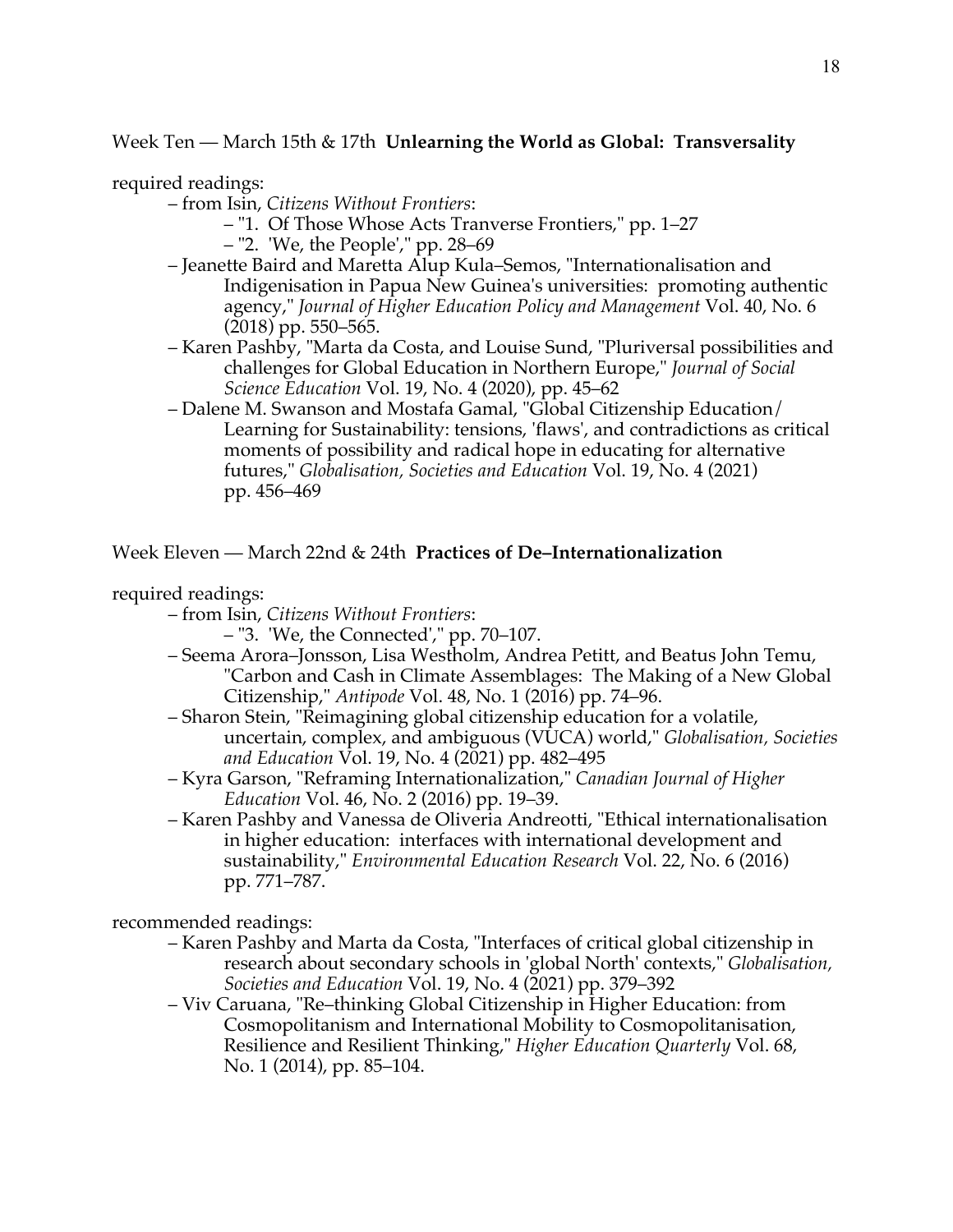# Week Twelve — March 29th and 31st **Overcoming the Will to Translate and Resist the Conveniences of Globality**

required readings:

– from Isin *Citizens Without Frontiers*

– "4. Enacting Citizenship," pp. 108–146

– "5. Citizens Without Frontiers," pp. 147–173

- Vanessa de Oliveira Andreotti, "(Towards) decoloniality and diversality in global citizenship education," *Globalisation, Societies and Education* Vol. 9, No. 3–4 (2011) pp. 381-397.
- Vanessa de Oliveir Andreotti, "Depth education and the possibility of GCE otherwise," *Globalisation, Societies and Education* Vol. 19, No. 4 (2020) pp. 496–509
- Karen Pashby and Louise Sund, "Decolonial options and challenges for ethical global issues pedagogy in Northern Europe secondary classrooms," *Nordic Journal of Comparative and International Education* Vol. 4, No. 1 (2020) pp. 66–83

# Week Thirteen — April 5th & 7th **Being of Use to the Mobility and Knowing of Others**

required readings:

– from Isin, *Citizens Without Frontiers*

– "6. Emancipating (Acts of) Citizenship," pp. 174–196

– Sharon J. McLennan, Margaret Forster, and Rand Hazou, "Weaving together: Decolonising global citizenship education in Aotearoa New Zealand," *Geographical Research* (May 2021) pp. 1–14.



# **Appendix to Course Outlines: Academic Policies & Regulations 2021 - 2022**

### **Mandatory Use of Masks in Classrooms**

Students will be expected to wear triple layer non-medical masks at all times in the classroom as per Huron policy and public health directives. Students are now permitted to drink water in class by lifting and replacing the mask each time a drink is taken. Students will be able to eat and drink outside of the classroom during scheduled breaks.

Students unwilling to wear a mask as stipulated by Huron policy and public health directives will be referred to the Dean's Office, and such actions will be considered a violation of the Huron Student Code of Conduct.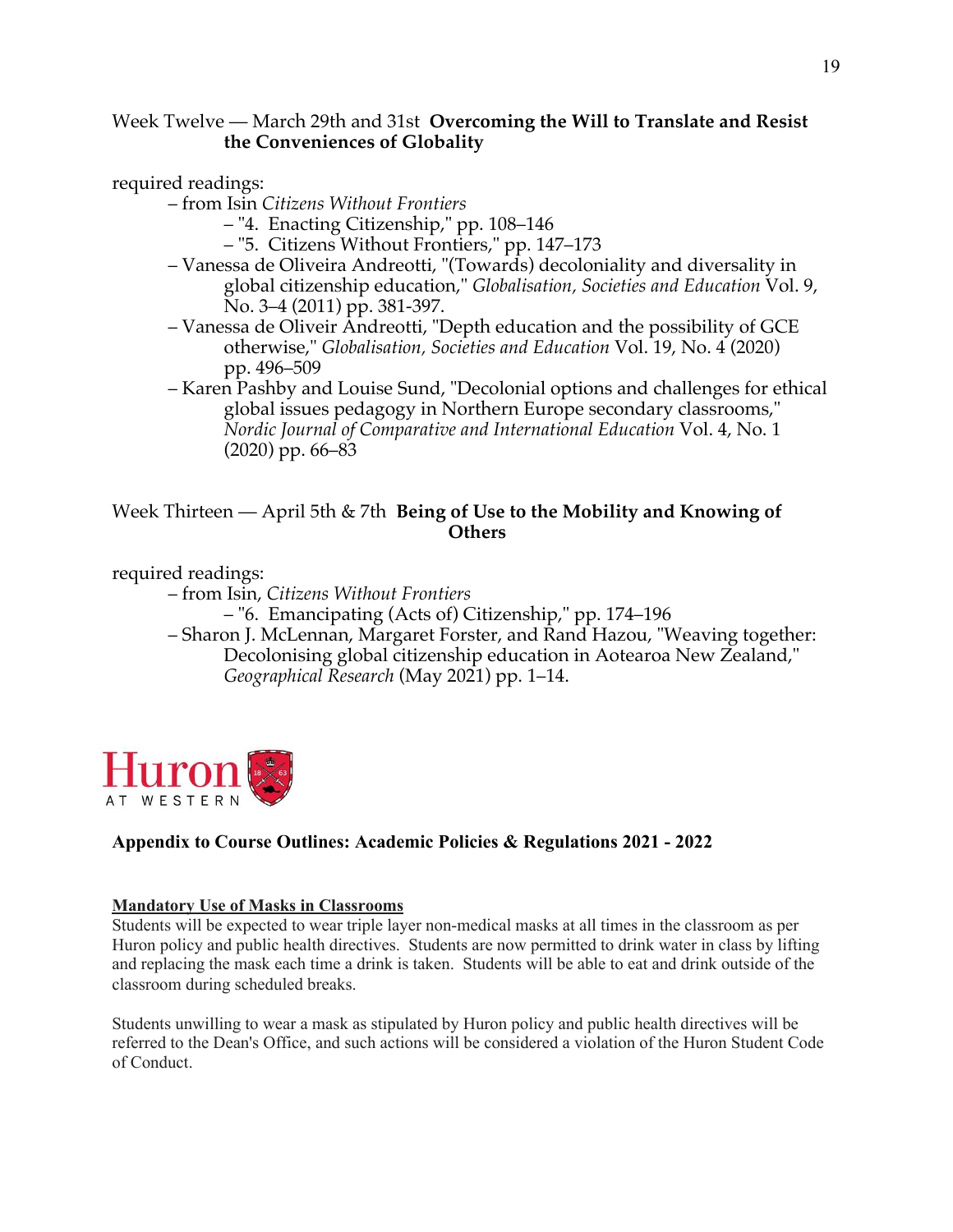#### **Pandemic Contingency**

In the event of a COVID-19 resurgence during the course that necessitates the course delivery moving away from face-to-face interaction, all remaining course content will be delivered entirely online, typically using a combination of synchronous instruction (i.e., at the times indicated in the timetable) and asynchronous material (e.g., posted on OWL for students to view at their convenience). Any remaining assessments will also be conducted online at the discretion of the course instructor. In the unlikely event that changes to the grading scheme are necessary, these changes will be clearly communicated as soon as possible.

#### **Student Code of Conduct**

Membership in the community of Huron University College and Western University implies acceptance by every student of the principle of respect for the rights, responsibilities, dignity and well-being of others and a readiness to support an environment conducive to the intellectual and personal growth of all who study, work and live within it. Upon registration, students assume the responsibilities that such registration entails. While in the physical or online classroom, students are expected to behave in a manner that supports the learning environment of others. Please review the Student Code of Conduct at: https://huronatwestern.ca/sites/default/files/Res%20Life/Student%20Code%20of%20Conduct%20- %20Revised%20September%202019.pdf.

#### **Prerequisite and Antirequisite Information**

Students are responsible for ensuring that they have successfully completed all course prerequisites and that they have not completed any course antirequisites. Unless you have either the requisites for this course or written special permission from your Dean to enroll in it, you may be removed from this course and it will be deleted from your record. This decision may not be appealed. You will receive no adjustment to your fees in the event that you are dropped from a course for failing to have the necessary prerequisites.

#### **Attendance Regulations for Examinations**

A student is entitled to be examined in courses in which registration is maintained, subject to the following limitations:

- 1) A student may be debarred from writing the final examination for failure to maintain satisfactory academic standing throughout the year.
- 2) Any student who, in the opinion of the instructor, is absent too frequently from class or laboratory periods in any course will be reported to the Dean of the Faculty offering the course (after due warning has been given). On the recommendation of the Department concerned, and with the permission of the Dean of that Faculty, the student will be debarred from taking the regular examination in the course. The Dean of the Faculty offering the course will communicate that decision to the Dean of the Faculty of registration.

Review the policy on Attendance Regulations for Examinations here: https://www.uwo.ca/univsec/pdf/academic\_policies/exam/attendance.pdf.

#### **Statement on Academic Offences**

Scholastic offences are taken seriously and students are directed to read the appropriate policy, specifically, the definition of what constitutes a Scholastic Offence, at the following website: https://www.uwo.ca/univsec/pdf/academic\_policies/appeals/scholastic\_discipline\_undergrad.pdf. The appeals process is also outlined in this policy as well as more generally at the following website: https://www.uwo.ca/univsec/pdf/academic\_policies/appeals/appealsundergrad.pdf.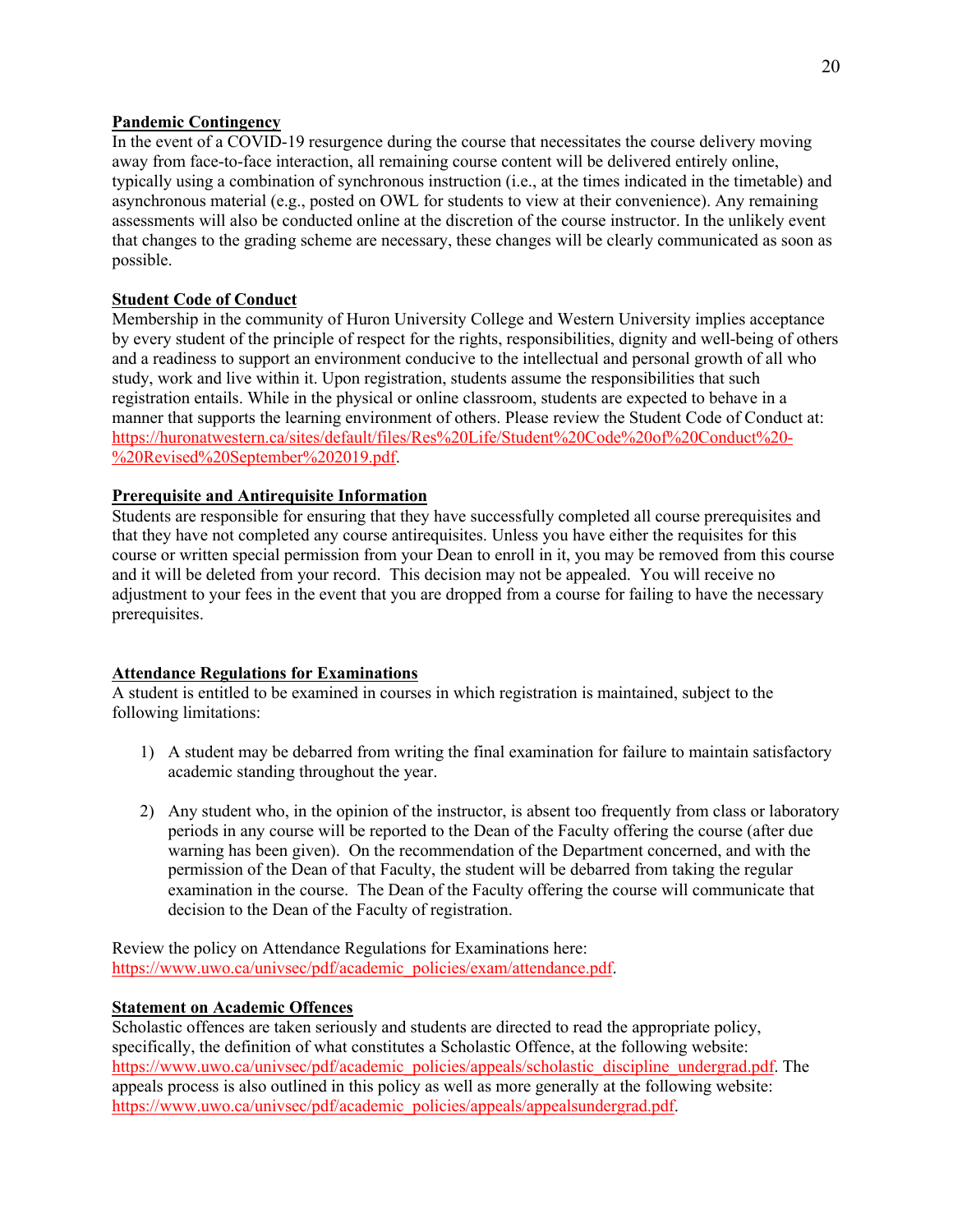### **Turnitin.com**

All required papers may be subject to submission for textual similarity review to the commercial plagiarism detection software under license to the University for the detection of plagiarism. All papers submitted for such checking will be included as source documents in the reference database for the purpose of detecting plagiarism of papers subsequently submitted to the system. Use of the service is subject to the licensing agreement, currently between The University of Western Ontario and Turnitin.com (http://www.turnitin.com).

### **Statement on Use of Electronic Devices**

It is not appropriate to use electronic devices (such as, but not limited to, laptops, cell phones) in the classroom for non-classroom activities. Such activity is disruptive and distracting to other students and to the instructor, and can inhibit learning. Students are expected to respect the classroom environment and to refrain from inappropriate use of technology and other electronic devices in class.

#### **Statement on Use of Personal Response Systems ("Clickers")**

Personal Response Systems ("clickers") may be used in some classes. If clickers are to be used in a class, it is the responsibility of the student to ensure that the device is activated and functional. Students must see their instructor if they have any concerns about whether the clicker is malfunctioning. Students must use only their own clicker. If clicker records are used to compute a portion of the course grade:

- the use of somebody else's clicker in class constitutes a scholastic offence
- the possession of a clicker belonging to another student will be interpreted as an attempt to commit a scholastic offence.

#### **Academic Consideration for Missed Work**

Students who are seeking academic consideration for missed work during the semester may submit a selfreported absence form online provided that the absence is **48 hours or less** and the other conditions specified in the Senate policy at

https://www.uwo.ca/univsec/pdf/academic\_policies/appeals/accommodation\_illness.pdf are met.

Students whose absences are expected to last **longer than 48 hours**, or where the other conditions detailed in the policy are not met (e.g., work is worth more than 30% of the final grade, the student has already used 2 self-reported absences, the absence is during the final exam period), may receive academic consideration by submitting a Student Medical Certificate (for illness) or other appropriate documentation (for compassionate grounds). The Student Medical Certificate is available online at https://www.uwo.ca/univsec/pdf/academic\_policies/appeals/medicalform.pdf.

All students pursuing academic consideration, regardless of type, must contact their instructors no less than 24 hours following the end of the period of absence to clarify how they will be expected to fulfill the academic responsibilities missed during their absence. **Students are reminded that they should consider carefully the implications of postponing tests or midterm exams or delaying submission of work, and are encouraged to make appropriate decisions based on their specific circumstances.**

Students who have conditions for which academic accommodation is appropriate, such as disabilities or ongoing or chronic health conditions, should work with Accessible Education Services to determine appropriate forms of accommodation. Further details concerning policies and procedures may be found at: http://academicsupport.uwo.ca/.

#### **Policy on Academic Consideration for a Medical/ Non-Medical Absence**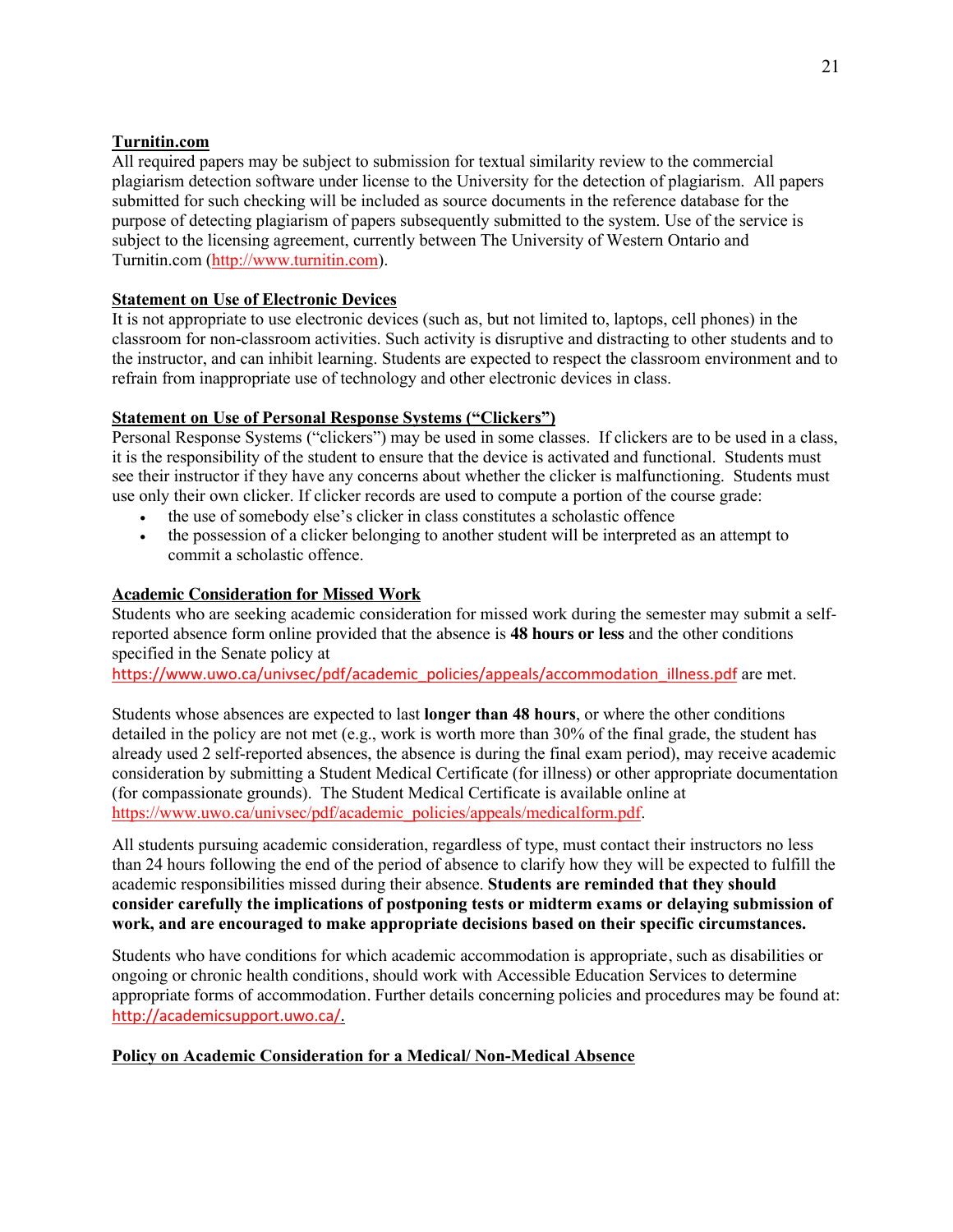#### **(a) Consideration on Medical Grounds for assignments worth** *less than 10%* **of final grade: Consult Instructor Directly and Contact Academic Advising**

When seeking consideration on **medical grounds** for assignments worth *less than 10%* of the final course grade, and if the student has exceeded the maximum number of permissible Self-Reported absences, the student should contact the instructor directly. The student need only share broad outlines of the medical situation. The instructor **may** require the student to submit documentation to the academic advisors, in which case she or he will advise the student and inform the academic advisors to expect documentation. If documentation is requested, the student will need to complete and submit the Student Medical Certificate. The instructor may not collect medical documentation. The advisors will contact the instructor when the medical documentation is received, and will outline the severity and duration of the medical challenge as expressed on the Student Medical Certificate and in any other supporting documentation. The student will be informed that the instructor has been notified of the presence of medical documentation, and will be instructed to work as quickly as possible with the instructor on an agreement for accommodation.

#### **(b) Consideration on Non-Medical Grounds: Consult Huron Support Services/Academic Advising, or email huronsss@uwo.ca.**

Students seeking academic consideration for a **non-medical** absence (e.g. varsity sports, religious, compassionate, or bereavement) will be required to provide appropriate documentation where the conditions for a Self-Reported Absence have not been met, including where the student has exceeded the maximum number of permissible Self-Reported. All consideration requests must include a completed Consideration Request Form. Late penalties may apply at the discretion of the instructor.

Please review the full policy on Academic Consideration for medical and non-medical absence at: https://www.uwo.ca/univsec/pdf/academic\_policies/appeals/accommodation\_illness.pdf. Consult Huron Academic Advising at huronsss@uwo.ca for any further questions or information.

#### **Support Services**

For advice on course selections, degree requirements, and for assistance with requests for medical accommodation, students should email an Academic Advisor in Huron's Student Support Services at huronsss $@uwo.ca.$  An outline of the range of services offered is found on the Huron website at: https://huronatwestern.ca/student-life/student-services/.

Department Chairs, Program Directors and Coordinators are also able to answer questions about individual programs. Contact information can be found on the Huron website at: https://huronatwestern.ca/contact/faculty-staff-directory/.

If you think that you are too far behind to catch up or that your workload is not manageable, you should consult your Academic Advisor. If you are considering reducing your workload by dropping one or more courses, this must be done by the appropriate deadlines. Please refer to the Advising website, https://huronatwestern.ca/student-life/student-services/academic-advising/ or review the list of official Sessional Dates on the Academic Calendar, available here: http://www.westerncalendar.uwo.ca/SessionalDates.cfm.

You should consult with the course instructor and the Academic Advisor who can help you consider alternatives to dropping one or more courses. Note that dropping a course may affect OSAP and/or Scholarship/Bursary eligibility.

Huron Student Support Services: https://huronatwestern.ca/student-life/student-services/ Office of the Registrar: https://registrar.uwo.ca/